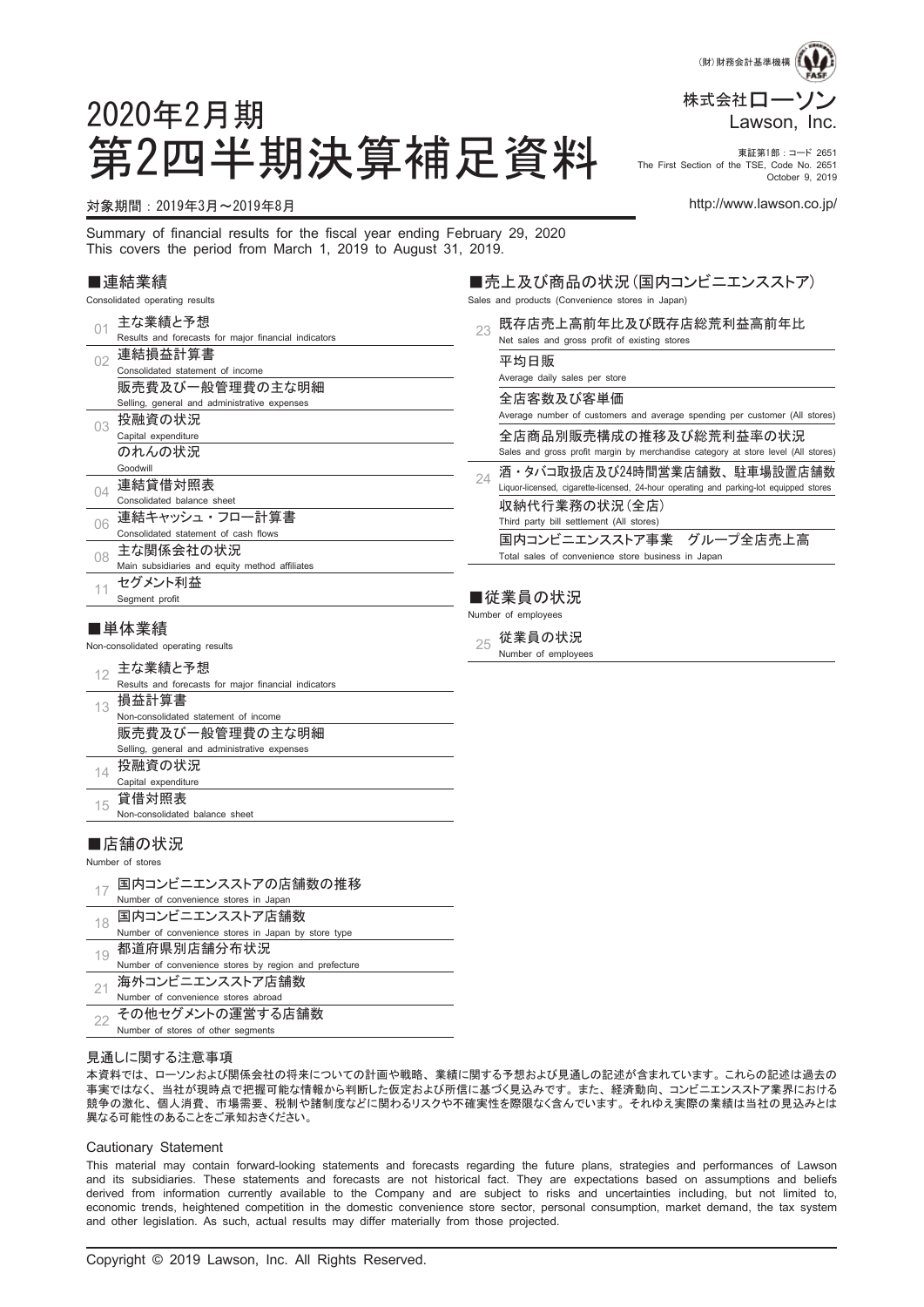#### ■主な業績と予想 Results and forecasts for major financial indicators

|                                                                                                       | 2018年度/FY2018                      |        |                                        | 2019年度/FY2019 |                                    |        |                                                       |           |
|-------------------------------------------------------------------------------------------------------|------------------------------------|--------|----------------------------------------|---------------|------------------------------------|--------|-------------------------------------------------------|-----------|
|                                                                                                       | 第2四半期/1H<br>$2018.3.1 - 2018.8.31$ |        | 通期/Full year<br>$2018.3.1 - 2019.2.28$ |               | 第2四半期/1H<br>$2019.3.1 - 2019.8.31$ |        | 通期計画/Full year (Forecast)<br>2019. 3. 1 - 2020. 2. 29 |           |
|                                                                                                       | 金額/Amount 前年比/YoY                  |        | 金額/Amount 前年比/YoY                      |               | 金額/Amount 前年比/YoY                  |        | 金額/Amount 前年比/YoY                                     |           |
| チェーン全店売上高 (百万円)*1<br>Net sales of convenience stores (millions of yen)                                | 1, 224, 510                        |        | 106.6% 2.424.541                       | 106.2%        | 1, 276, 999                        | 104.3% | 2, 520, 000                                           | 103.9%    |
| 加盟店売上高(百万円)<br>Net sales of franchised stores (millions of yen)                                       | 1.114.657                          |        | 105.9% 2.204.909                       | 105.6%        | 1.165.545                          | 104.6% |                                                       |           |
| 直営店売上高(百万円)<br>Net sales of company-operated stores (millions of yen)                                 | 109, 852                           | 114.5% | 219, 632                               | 111.8%        | 111, 453                           | 101.5% |                                                       |           |
| 営業総収入 (百万円) *2<br>Gross operating revenue (millions of yen)                                           | 351, 973                           | 106.9% | 700, 647                               | 106.6%        | 369, 131                           | 104.9% | 727,000                                               | 103.8%    |
| 営業総利益 (百万円)<br>Operating gross profit (millions of yen)                                               | 252, 312                           | 105.4% | 502, 607                               | 105.6%        | 266, 337                           | 105.6% |                                                       |           |
| (対チェーン全店売上高比)<br>(Operating gross profit on Net sales of convenience stores)                          | 20.6%                              |        | 20.7%                                  |               | 20.9%                              |        |                                                       |           |
| 販売費及び一般管理費(百万円)<br>Selling, general and administrative expenses (millions of yen)                     | 217, 827                           | 108.7% | 441, 825                               | 107.7%        | 229, 573                           | 105.4% |                                                       |           |
| (対チェーン全店売上高比)<br>(Selling, general and administrative expenses on Net<br>sales of convenience stores) | 17.8%                              |        | 18.2%                                  |               | 18.0%                              |        |                                                       |           |
| 営業利益 (百万円) Operating income (millions of yen)                                                         | 34, 485                            | 88.5%  | 60, 781                                | 92.3%         | 36, 763                            | 106.6% | 60,800                                                | 100.0%    |
| (対チェーン全店売上高比)<br>(Operating income on Net sales of convenience stores)                                | 2.8%                               |        | 2.5%                                   |               | 2.9%                               |        |                                                       |           |
| 経常利益(百万円)Ordinary income (millions of yen)                                                            | 33, 536                            | 87.2%  | 57, 700                                | 88.6%         | 35, 147                            | 104.8% | 54, 500                                               | 94.5%     |
| 親会社株主に帰属する四半期 (当期) 純利益 (百万円)<br>Profit attributable to owners of parent (millions of yen)             | 17.942                             | 75.9%  | 25.585                                 | 95.4%         | 20.107                             | 112.1% | 18,000                                                | 70.4%     |
| 1株当たり四半期 (当期) 純利益 (円)<br>Profit per share (yen)                                                       |                                    | 179.32 |                                        | 255.71        |                                    | 200.95 |                                                       | 179.88 *3 |
| 純資産 (百万円) Net assets (millions of yen)                                                                | 288, 198                           |        |                                        | 281, 982      | 283, 950                           |        |                                                       |           |
| 総資産 (百万円) Total assets (millions of yen)*4                                                            | 960, 408                           |        | 1, 342, 329                            |               | 1, 400, 535                        |        | $\overline{a}$                                        |           |
| 1株当たり純資産 (円) Net assets per share (yen)                                                               | 2, 820, 12                         |        | 2, 763, 54                             |               | 2, 793, 47                         |        |                                                       |           |
| 総資産四半期(当期) 純利益率 ROA *4                                                                                |                                    | 1.9%   |                                        | 2.3%          |                                    | 1.5%   |                                                       |           |
| 自己資本四半期(当期) 純利益率 ROE                                                                                  |                                    | 6.4%   |                                        | 9.3%          |                                    | 7.2%   |                                                       |           |
| 流動比率 Current ratio <sup>*4</sup>                                                                      |                                    | 60.4%  |                                        | 103.5%        |                                    | 102.9% | $\overline{a}$                                        |           |
| 固定比率 Fixed ratio <sup>*4</sup>                                                                        |                                    | 248.3% |                                        | 261.4%        |                                    | 264.0% | $\overline{a}$                                        |           |
| 自己資本比率 Shareholders' equity ratio*4                                                                   |                                    | 29.4%  |                                        | 20.6%         |                                    | 20.0%  |                                                       |           |
| 配当性向(連結) Payout ratio (consolidated)                                                                  |                                    | 71.1%  |                                        | 99.7%         |                                    | 37.3%  |                                                       |           |

(注)

\*1 チェーン全店売上高は、 (株)ローソン単体および連結子会社を対象とし、 国内コンビニエンスストア事業、 海外事業および成城石井事業の店舗売上 高等の合計を記載しています。

なお、 成城石井事業については直営の成城石井店舗のみを集計しております。

\*2 営業総収入は直営店売上高、 加盟店からの収入等の合計です。

\*3 計画の1株当たり四半期(当期)純利益に関しては、 2019年8月31日現在の期末発行済株式数を用いて算出しております。

\*4 「『税効果会計に係る会計基準』 の一部改正」 等を当期首から適用しており、 過去の主要な経営指標等については、 当該会計基準等を遡って適用 した後の指標等となっております。

Notes:

\*1 The net sales of convenience stores include Lawson, Inc. and its consolidated subsidiaries.

Therefore, it is a sum of total sales of domestic convenience stores business, overseas business and Seijo Ishii business.

In addition, for Seijo Ishii business, it is a total of its company-operated stores.

\*2 The gross operating revenue is a sum of total sales of company-operated stores, income from franchised stores and others.

\*3 Forecasted profit per share is calculated based on the number of outstanding shares as of August 31, 2019.

\*4 Partial Amendments to Accounting Standard for Tax Effect Accounting, etc. have been applied to our consolidated financial statements since the beginning of the fiscal year 2019. They have been retrospectively applied to major management indices related to the previous fiscal year.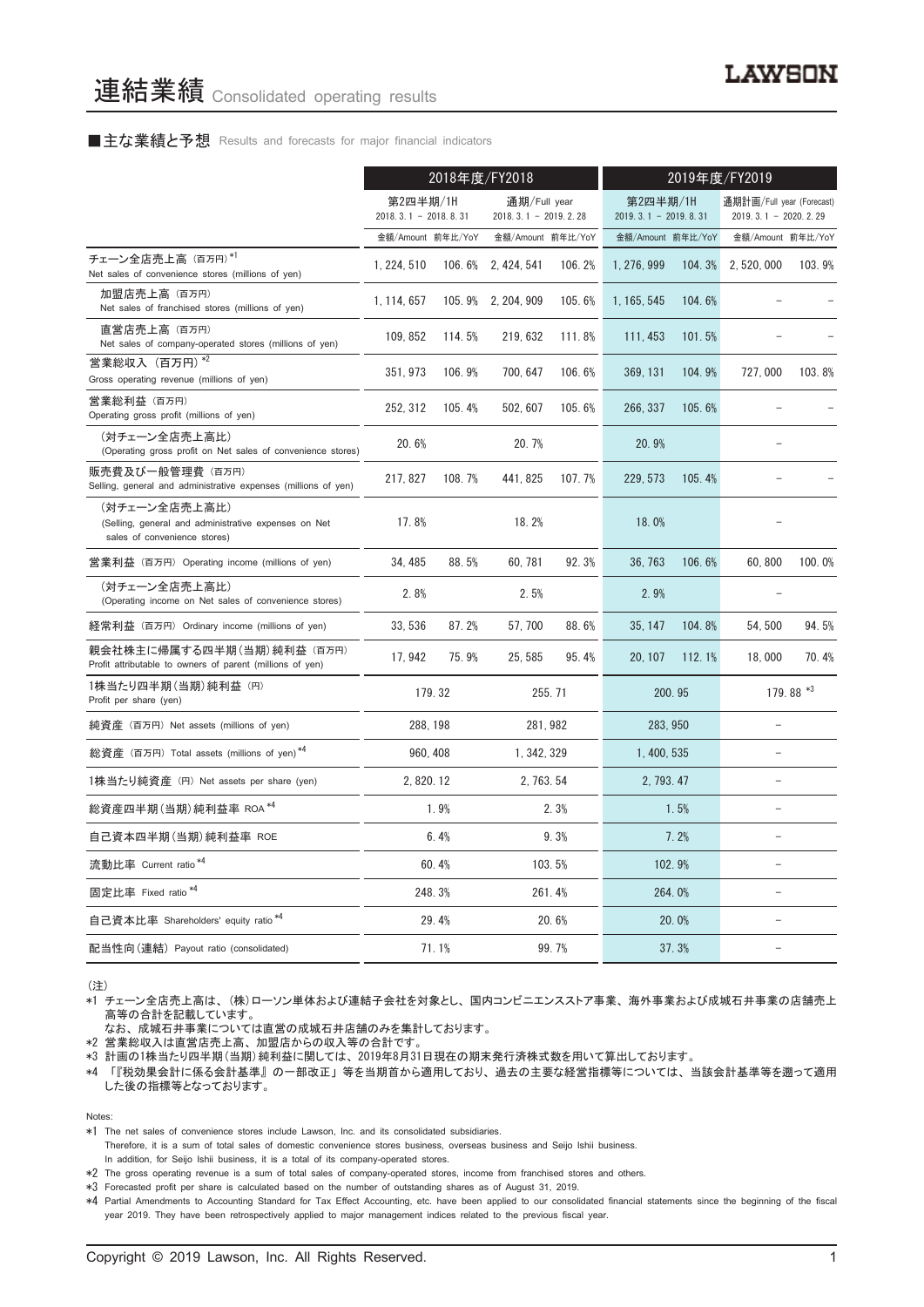# 連結業績 Consolidated operating results

# ■連結損益計算書 Consolidated statement of income

|                                                                      | 2018年度1H                 |         | 2019年度1H               |         | 前年増減                |
|----------------------------------------------------------------------|--------------------------|---------|------------------------|---------|---------------------|
|                                                                      | $2018.3.1 - 2018.8.31$   |         | $2019.3.1 - 2019.8.31$ |         | Increase (Decrease) |
|                                                                      | 百万円/Millions of yen      | 前年比/YoY | 百万円/Millions of yen    | 前年比/YoY | 百万円/Millions of yen |
| A. 営業総収入 Gross operating revenue<br>$B + E$                          | 351, 973                 | 106.9%  | 369, 131               | 104.9%  | 17, 157             |
| B. 売上高 Net sales*                                                    | 145, 471                 | 111.0%  | 151, 426               | 104.1%  | 5,954               |
| C. 売上原価 Cost of sales                                                | 99,661                   | 110.6%  | 102, 794               | 103.1%  | 3, 132              |
| D. 売上総利益 Gross profit<br>$B - C$                                     | 45.810                   | 111.9%  | 48.631                 | 106.2%  | 2,821               |
| E. 営業収入 Operating revenues<br>$F + G$                                | 206.502                  | 104.1%  | 217.705                | 105.4%  | 11, 203             |
| F. 加盟店からの収入 Income from franchised stores                            | 154, 375                 | 104.8%  | 160, 610               | 104.0%  | 6, 234              |
| G. その他の営業収入 Other operating revenue                                  | 52, 126                  | 102.0%  | 57.095                 | 109.5%  | 4,968               |
| H. 営業総利益 Operating gross profit<br>$A - C = D + E$                   | 252, 312                 | 105.4%  | 266, 337               | 105.6%  | 14,025              |
| I. 販売費及び一般管理費 Selling, general and administrative expenses           | 217.827                  | 108.7%  | 229.573                | 105.4%  | 11, 746             |
| J. 営業利益 Operating income<br>$H - I$                                  | 34.485                   | 88.5%   | 36.763                 | 106.6%  | 2, 278              |
| 営業外収益 Non-operating income                                           | 2.063                    | 109.3%  | 1.858                  | 90.1%   | $-205$              |
| 営業外費用 Non-operating expenses                                         | 3,011                    | 126.8%  | 3, 474                 | 115.4%  | 462                 |
| 経常利益 Ordinary income                                                 | 33, 536                  | 87.2%   | 35, 147                | 104.8%  | 1,610               |
| 特別利益 Extraordinary income                                            | $\overline{\phantom{0}}$ |         | 163                    |         | 163                 |
| 特別損失 Extraordinary losses                                            | 3.332                    | 157.8%  | 4.678                  | 140.4%  | 1,346               |
| 税金等調整前四半期純利益 Profit before income taxes                              | 30, 204                  | 82.4%   | 30, 632                | 101.4%  | 428                 |
| 法人税、住民税及び事業税 Income taxes - current                                  | 12, 150                  | 114.8%  | 9,932                  | 81.7%   | $-2, 218$           |
| 法人税等調整額 Income taxes - deferred                                      | 125                      | 5.8%    | 644                    | 514.3%  | 519                 |
| 四半期純利益 Profit                                                        | 17,928                   | 75.0%   | 20,055                 | 111.9%  | 2, 126              |
| 非支配株主に帰属する四半期純利益<br>Profit attributable to non-controlling interests | $-13$                    |         | $-51$                  | 370.6%  | $-37$               |
| 親会社株主に帰属する四半期純利益<br>Profit attributable to owners of parent          | 17, 942                  | 75.9%   | 20, 107                | 112.1%  | 2, 164              |

(注)

\* 「売上高」 は、 直営店売上高、 Eコマース売上高、 卸売事業売上高等の合計です。

Note:

\* Net sales of company-operated stores, e-commerce business, wholesale business and others.

■販売費及び一般管理費の主な明細 Selling, general and administrative expenses

|                                                          | 2019年度1H<br>2018年度1H   |         | 前年増減                   |         |                     |
|----------------------------------------------------------|------------------------|---------|------------------------|---------|---------------------|
|                                                          | $2018.3.1 - 2018.8.31$ |         | $2019.3.1 - 2019.8.31$ |         | Increase (Decrease) |
|                                                          | 百万円/Millions of yen    | 前年比/YoY | 百万円/Millions of yen    | 前年比/YoY | 百万円/Millions of yen |
| 地代家賃 Rents                                               | 65.697                 | 107.9%  | 66, 821                | 101.7%  | 1.123               |
| 人件費 Personnel expenses                                   | 42.130                 | 107.3%  | 43.524                 | 103.3%  | 1.394               |
| 有形固定資産減価償却費 Depreciation of property and store equipment | 25.576                 | 112.4%  | 30.293                 | 118.4%  | 4.716               |
| 広告宣伝費 Advertising expenses                               | 14.199                 | 99.8%   | 15.173                 | 106.9%  | 974                 |
| 販売手数料 Sales commission                                   | 20.946                 | 114.3%  | 22.180                 | 105.9%  | 1.233               |
| その他 Other                                                | 49.277                 | 109.8%  | 51.581                 | 104.7%  | 2,303               |
| 合計 Total                                                 | 217.827                | 108.7%  | 229.573                | 105.4%  | 11.746              |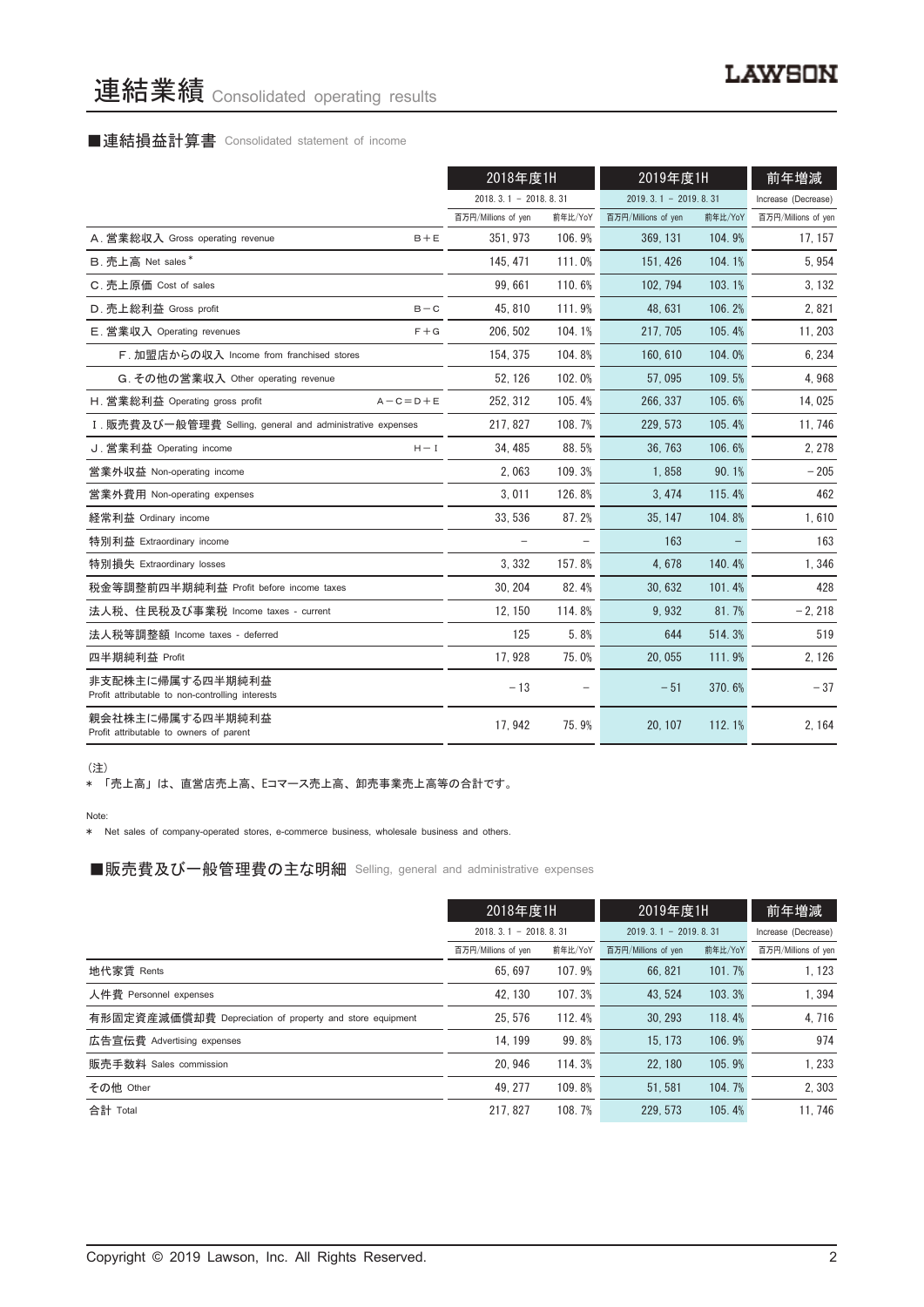#### ■投融資の状況 Capital expenditure

|                                                                | 2018年度1H               | 2019年度1H               | 前年増減                | 2019年度計画                             |
|----------------------------------------------------------------|------------------------|------------------------|---------------------|--------------------------------------|
|                                                                | $2018.3.1 - 2018.8.31$ | $2019.3.1 - 2019.8.31$ | Increase (Decrease) | Forecasts / 2019. 3. 1 - 2020. 2. 29 |
|                                                                | 百万円/Millions of yen    | 百万円/Millions of yen    | 百万円/Millions of yen | 百万円/Millions of yen                  |
| 新店投資 New store investments                                     | 19,591                 | 13, 415                | $-6, 175$           | 30,000                               |
| 既存店投資<br>Existing store investments                            | 6,700                  | 4, 236                 | $-2,463$            | 13,000                               |
| システム関連投資<br>IT-related investments                             | 10, 403                | 6,672                  | $-3.731$            | 12,500                               |
| その他 Other                                                      | 300                    | 629                    | 328                 |                                      |
| 投資小計 Subtotal                                                  | 36, 995                | 24, 953                | $-12,042$           | 55, 500                              |
| 出資・融資<br>Investments and advances                              | 3,577                  | 1,250                  | $-2, 327$           | 3,500                                |
| リース Leases*                                                    | 26, 169                | 25,682                 | $-486$              | 48,000                               |
| 合計 Total                                                       | 66, 743                | 51,886                 | $-14,856$           | 107,000                              |
| 有形固定資産減価償却費<br>Depreciation of property and store<br>equipment | 25, 630                | 30, 348                | 4, 717              | 63, 300                              |
| 無形固定資産償却費<br>Amortization of intangible assets                 | 6, 245                 | 8,069                  | 1,824               | 16,900                               |
| 減価償却費合計<br>Total depreciation and amortization                 | 31, 875                | 38, 417                | 6,542               | 80, 200                              |

<sup>(</sup>注)

、----<br>\* リース債務の返済による支出は、2018年度第2四半期累計期間は19,532百万円、2019年度第2四半期累計期間は24,719百万円です。

\* The amount of repayments of lease obligations (consolidated) is 19,532 millions of yen in the first half of fiscal year 2018 and 24,719 millions of yen in the first half of fiscal year 2019.

### ■のれんの状況 Goodwill

|                                                       | 2018年度1H               |         | 2019年1H                |         | 前年増減                |
|-------------------------------------------------------|------------------------|---------|------------------------|---------|---------------------|
|                                                       | $2018.3.1 - 2018.8.31$ |         | $2019.3.1 - 2019.8.31$ |         | Increase (Decrease) |
|                                                       | 百万円/Millions of yen    | 前年比/YoY | 百万円/Millions of yen    | 前年比/YoY | 百万円/Millions of yen |
| のれん償却額<br>Amortization of goodwill                    |                        |         |                        |         |                     |
| 国内コンビニエンスストア事業<br>Domestic convenience store business | 1.208                  | 177.2%  | 1.221                  | 101.1%  | 13                  |
| 成城石井事業<br>Seijo Ishii business                        | 718                    | 100.0%  | 718                    | 100.0%  |                     |
| エンタテインメント関連事業<br>Entertainment-related business       | 250                    | 100.0%  | 250                    | 100.0%  |                     |
| その他 Other business                                    | 29                     | 100.9%  | 27                     | 93.6%   | - 1                 |
| 合計 Total                                              | 2.207                  | 131.3%  | 2.219                  | 100.5%  | 11                  |

|                                                       | 2018年度<br><u>(2019年2月28日現在)</u> |         | 2019年度第2四半期<br>(2019年8月31日現在) |         | 2018年度末からの増減                         |
|-------------------------------------------------------|---------------------------------|---------|-------------------------------|---------|--------------------------------------|
|                                                       | FY2018 (As of 2019.2.28)        |         | FY2019 (As of 2019, 8, 31)    |         | Increase (Decrease) from 2019, 2, 28 |
|                                                       | 百万円/Millions of yen             | 前年比/YoY | 百万円/Millions of yen           | 前年比/YoY | 百万円/Millions of yen                  |
| 当期末残高<br>Balance of goodwill at end of period         |                                 |         |                               |         |                                      |
| 国内コンビニエンスストア事業<br>Domestic convenience store business | 16.098                          | 106.2%  | 14.876                        | 92.4%   | $-1.221$                             |
| 成城石井事業<br>Seijo Ishii business                        | 22.395                          | 94.0%   | 21.677                        | 96.8%   | $-718$                               |
| エンタテインメント関連事業<br>Entertainment-related business       | 7.686                           | 93.9%   | 7.435                         | 96.7%   | $-250$                               |
| その他 Other business                                    | 655                             | 85.6%   | 611                           | 93.3%   | $-44$                                |
| 合計 Total                                              | 46.836                          | 97.7%   | 44.601                        | 95.2%   | $-2.235$                             |

Note: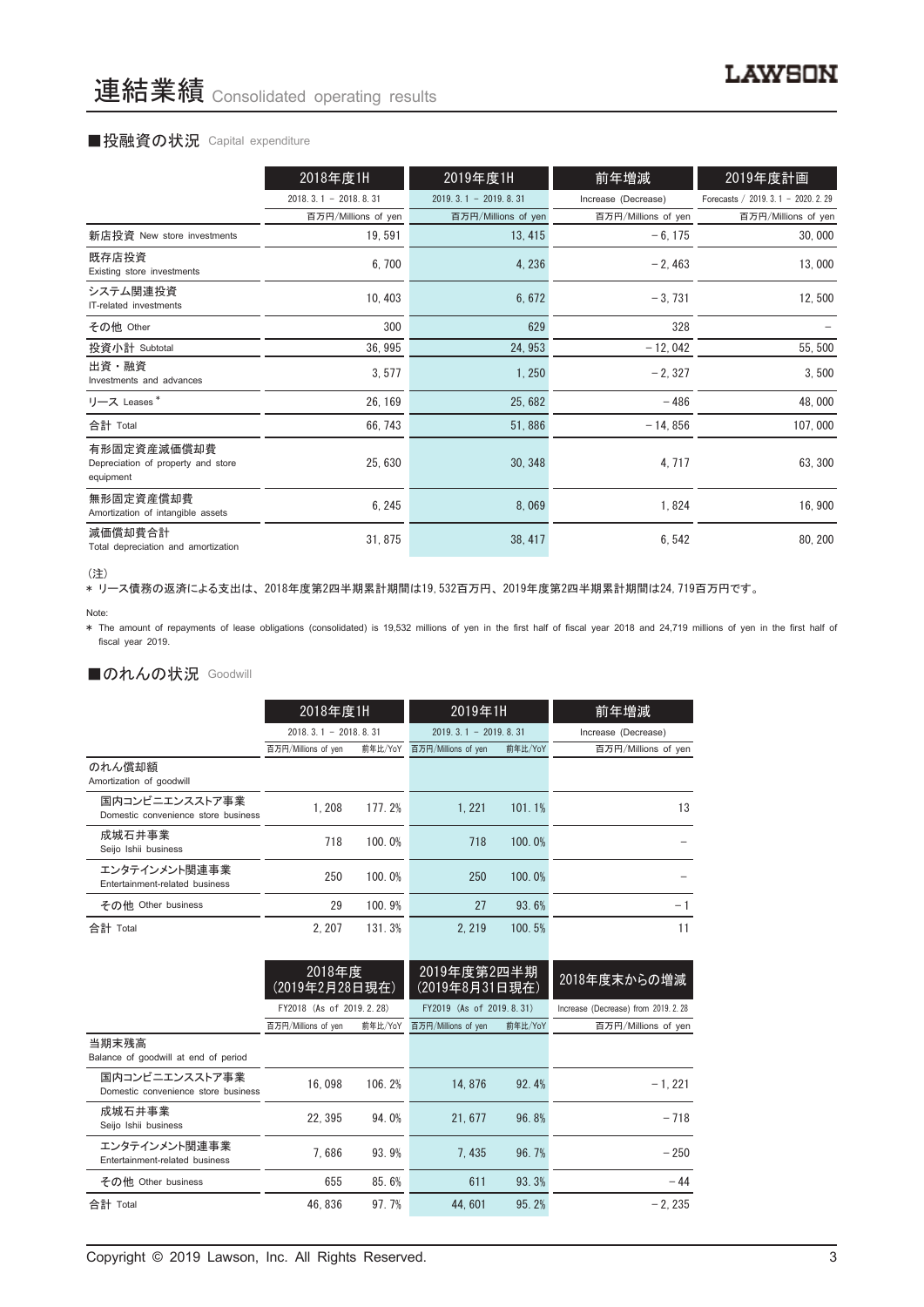#### ■連結貸借対照表 Consolidated balance sheet

|                                                                            | 2018年度<br>(2019年2月28日現在) | 2019年度第2四半期<br>(2019年8月31日現在) | 2018年度末からの増減                       |
|----------------------------------------------------------------------------|--------------------------|-------------------------------|------------------------------------|
|                                                                            | FY2018 (As of 2019.2.28) | FY2019 (As of 2019.8.31)      | Increase (Decrease) from 2019.2.28 |
| [資産の部 Assets]                                                              | 百万円/Millions of yen      | 百万円/Millions of yen           | 百万円/Millions of yen                |
| 流動資産 Current assets                                                        | 619, 603                 | 662, 495                      | 42, 891                            |
| 現金及び預金 Cash and deposits *                                                 | 354, 240                 | 374, 177                      | 19, 937                            |
| 加盟店貸勘定 Accounts receivable - due from franchised stores                    | 47, 179                  | 47,898                        | 718                                |
| リース債権 Lease receivables                                                    | 19, 120                  | 18,605                        | $-514$                             |
| 商品 Merchandise                                                             | 20, 862                  | 21,546                        | 684                                |
| 未収入金 Accounts receivable - other                                           | 120, 969                 | 164, 579                      | 43,609                             |
| その他 Other                                                                  | 57, 355                  | 35, 790                       | $-21,564$                          |
| 貸倒引当金 Allowance for doubtful accounts                                      | $-124$                   | $-103$                        | 20                                 |
| 固定資産 Non-current assets                                                    | 722, 726                 | 738, 040                      | 15, 314                            |
| 有形固定資産 Property and store equipment                                        | 382, 300                 | 404, 035                      | 21, 735                            |
| ・建物及び構築物 Buildings and structures                                          | 207, 755                 | 210, 224                      | 2,469                              |
| ・工具、器具及び備品 Tools, furniture and fixtures                                   | 16,056                   | 16, 757                       | 700                                |
| ・リース資産 Leased assets                                                       | 146, 880                 | 153, 664                      | 6,783                              |
| ・その他 Other                                                                 | 11,607                   | 23, 389                       | 11, 782                            |
| 無形固定資産 Intangible assets                                                   | 106, 672                 | 102, 627                      | $-4.044$                           |
| ・ソフトウエア Software                                                           | 49.791                   | 48, 282                       | $-1,508$                           |
| • のれん Goodwill                                                             | 46, 836                  | 44,601                        | $-2,235$                           |
| • 商標権 Trademark right                                                      | 9,468                    | 9,160                         | $-307$                             |
| ・その他 Other                                                                 | 576                      | 583                           | $\overline{1}$                     |
| 投資その他の資産 Investments and other assets                                      | 233, 753                 | 231, 376                      | $-2,377$                           |
| ・長期貸付金 Long-term loans receivable                                          | 44, 024                  | 44, 523                       | 499                                |
| ・差入保証金 Guarantee deposits                                                  | 107, 034                 | 107, 575                      | 541                                |
| ・繰延税金資産 Deferred tax assets                                                | 30, 995                  | 30,688                        | $-306$                             |
| • その他 Other                                                                | 52.535                   | 49, 225                       | $-3,309$                           |
| ・貸倒引当金 Allowance for doubtful accounts                                     | $-835$                   | $-637$                        | 197                                |
| 資産合計 Total assets                                                          | 1, 342, 329              | 1, 400, 535                   | 58, 206                            |
| 有形固定資産の減価償却累計額<br>Accumulated depreciation of property and store equipment | 342, 857                 | 362, 408                      | 19,551                             |

(注)

\* 2019年8月31日現在、 現金及び預金には金融関連事業の328,460百万円が含まれており、 主にATM充填金として使用しております。

Note: \* The amount of cash and deposits for financial services business as of August 31, 2019 is 328,460 millions of yen, most of which is used for refilling ATMs.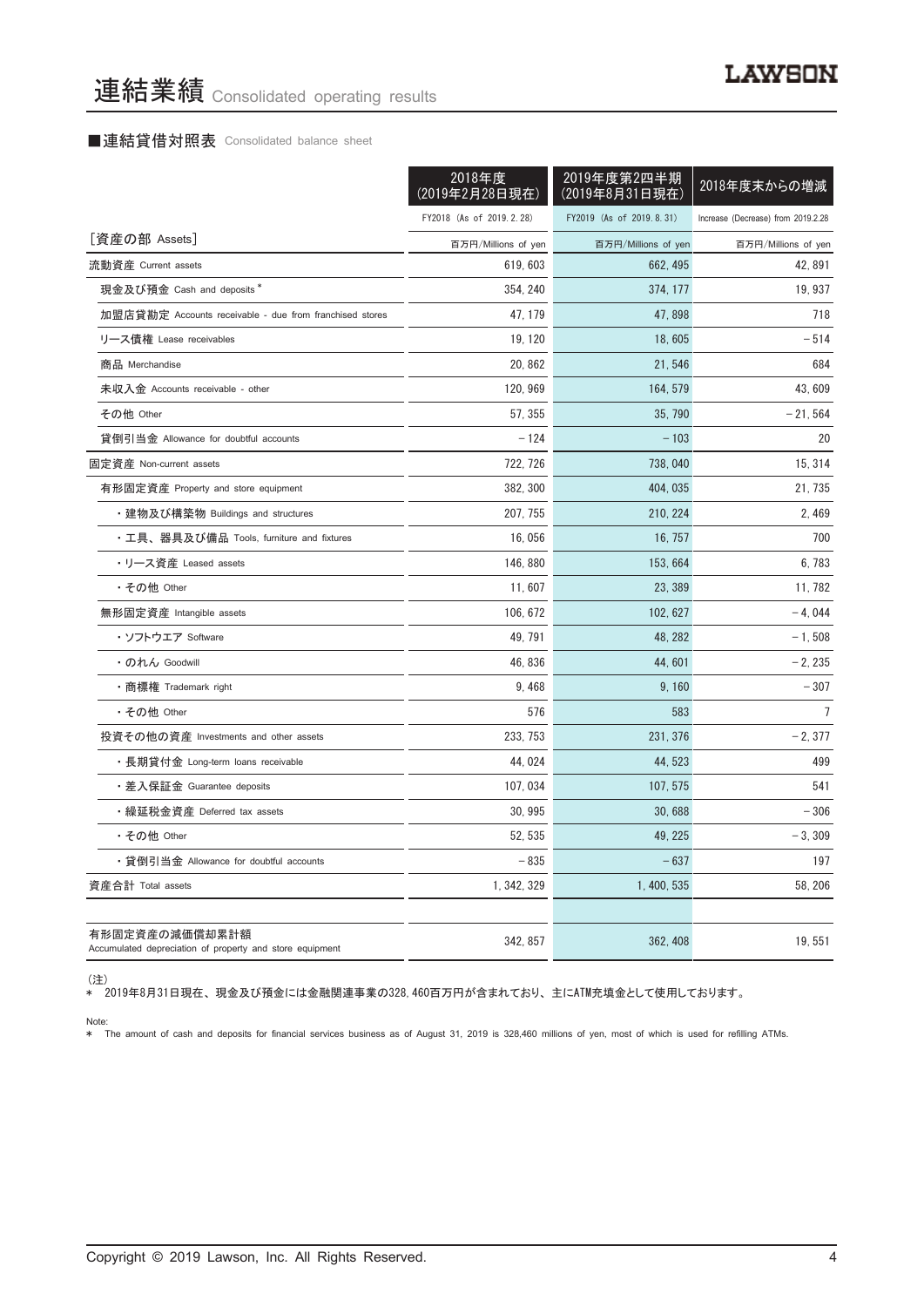#### ■連結貸借対照表 Consolidated balance sheet

|                                                                                                                 | 2018年度<br>(2019年2月28日現在) | 2019年度第2四半期<br>(2019年8月31日現在) | 2018年度末からの増減                       |
|-----------------------------------------------------------------------------------------------------------------|--------------------------|-------------------------------|------------------------------------|
|                                                                                                                 | FY2018 (As of 2019.2.28) | FY2019 (As of 2019.8.31)      | Increase (Decrease) from 2019.2.28 |
| [負債の部 Liabilities]                                                                                              | 百万円/Millions of yen      | 百万円/Millions of yen           | 百万円/Millions of yen                |
| 流動負債 Current liabilities                                                                                        | 598, 522                 | 643, 601                      | 45, 078                            |
| 買掛金 Accounts payable - trade                                                                                    | 123, 408                 | 151, 960                      | 28, 551                            |
| 短期借入金 Short-term loans payable *                                                                                | 126, 600                 | 78, 150                       | - 48, 450                          |
| 1年内返済予定の長期借入金<br>Current portion of long-term loans payable                                                     | 50,000                   | 50,000                        |                                    |
| リース債務 Lease obligations                                                                                         | 38, 750                  | 44, 824                       | 6,074                              |
| 未払金 Accounts payable - other                                                                                    | 101, 995                 | 105, 887                      | 3,891                              |
| 未払法人税等 Income taxes payable                                                                                     | 6,683                    | 10, 366                       | 3,682                              |
| 預り金 Deposits received                                                                                           | 131, 804                 | 177, 192                      | 45, 387                            |
| 賞与引当金 Provision for bonuses                                                                                     | 4, 263                   | 4,684                         | 421                                |
| その他 Other                                                                                                       | 15,015                   | 20, 535                       | 5.519                              |
| 固定負債 Non-current liabilities                                                                                    | 461, 824                 | 472, 983                      | 11, 158                            |
| 長期借入金 Long-term loans payable*                                                                                  | 260, 000                 | 260,000                       |                                    |
| リース債務 Lease obligations                                                                                         | 131, 441                 | 142, 826                      | 11,385                             |
| 繰延税金負債 Deferred tax liabilities                                                                                 | 550                      | 539                           | $-11$                              |
| 役員退職慰労引当金<br>Provision for retirement benefits to executive officers and audit and<br>supervisory board members | 300                      | 246                           | $-53$                              |
| 退職給付に係る負債 Net defined benefit liability                                                                         | 15, 125                  | 15, 569                       | 443                                |
| 資産除去債務 Asset retirement obligations                                                                             | 31, 102                  | 31,629                        | 527                                |
| その他 Other                                                                                                       | 23, 303                  | 22, 172                       | $-1, 131$                          |
| 負債合計 Total liabilities                                                                                          | 1, 060, 347              | 1, 116, 585                   | 56, 237                            |
| [純資産の部 Net assets]                                                                                              |                          |                               |                                    |
| 株主資本 Shareholders' equity                                                                                       | 270, 649                 | 275, 041                      | 4,392                              |
| 資本金 Capital stock                                                                                               | 58, 506                  | 58, 506                       |                                    |
| 資本剰余金 Capital surplus                                                                                           | 46, 984                  | 44, 605                       | $-2,379$                           |
| 利益剰余金 Retained earnings                                                                                         | 166, 187                 | 172, 940                      | 6,753                              |
| 自己株式 Treasury shares                                                                                            | $-1,028$                 | $-1,010$                      | 18                                 |
| その他の包括利益累計額<br>Accumulated other comprehensive income                                                           | 5.865                    | 4,480                         | $-1, 385$                          |
| その他有価証券評価差額金<br>Valuation difference on available-for-sale securities                                           | 3, 349                   | 2, 432                        | $-916$                             |
| 土地再評価差額金 Revaluation reserve for land                                                                           | $-566$                   | $-566$                        |                                    |
| 為替換算調整勘定 Foreign currency translation adjustments                                                               | 3,930                    | 3, 377                        | $-553$                             |
| 退職給付に係る調整累計額<br>Remeasurements of defined benefit plans                                                         | - 848                    | $-763$                        | 84                                 |
| 新株予約権 Subscription rights to shares                                                                             | 215                      | 255                           | 39                                 |
| 非支配株主持分 Non-controlling interests                                                                               | 5, 251                   | 4, 172                        | $-1,078$                           |
| 純資産合計 Net assets                                                                                                | 281, 982                 | 283, 950                      | 1,968                              |
| 負債純資産合計 Liabilities and net assets                                                                              | 1, 342, 329              | 1, 400, 535                   | 58, 206                            |

<sup>(</sup>注)

\* 2019年8月31日現在、 短期借入金 ・ 長期借入金には金融関連事業の290,000百万円が含まれております。

Note: \* The amount of loans payable for financial services business as of August 31, 2019 is 290,000 millions of yen.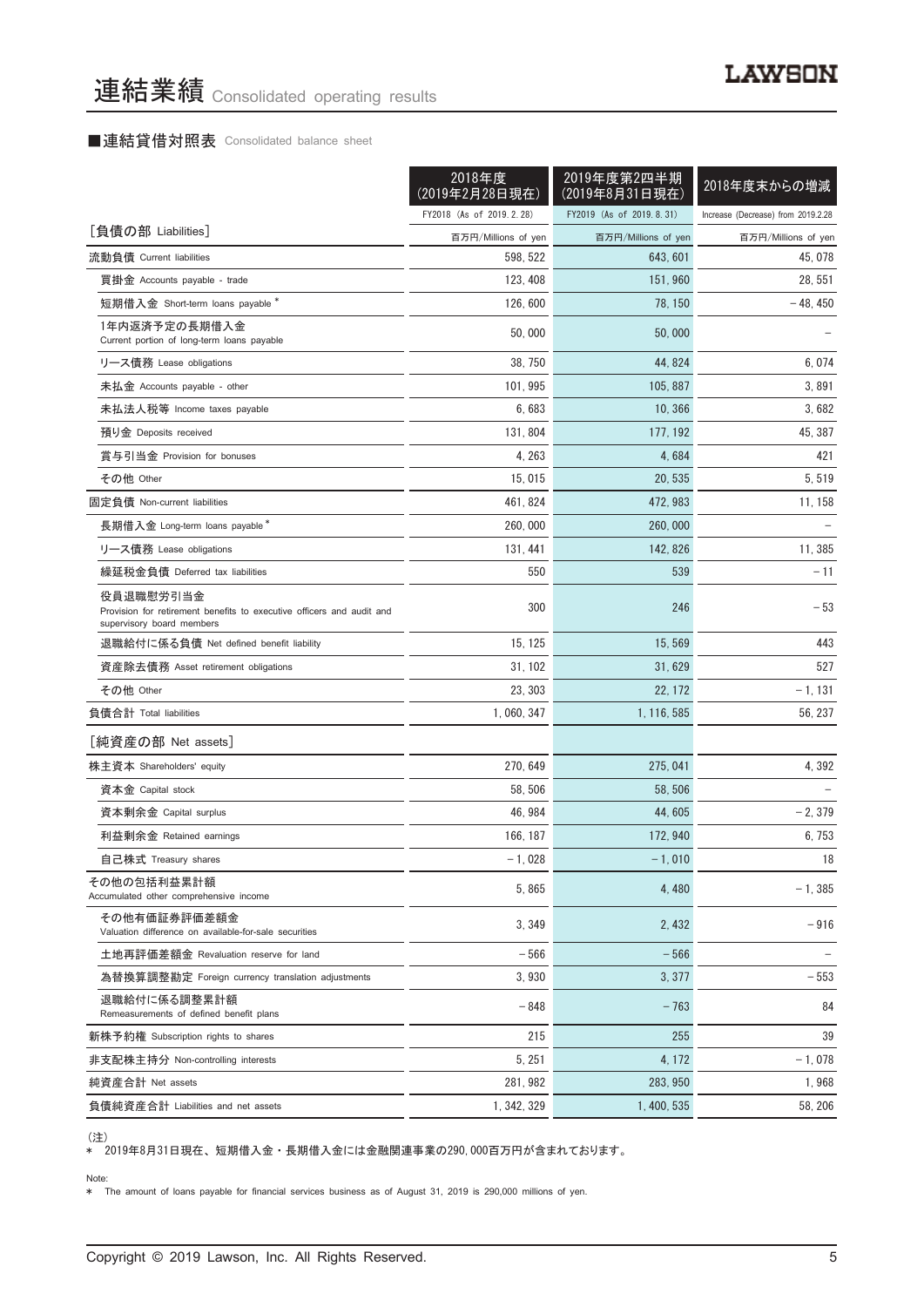# ■連結キャッシュ・フロー計算書 Consolidated statement of cash flows

|                                                                                   | 2018年度1H               | 2019年度1H               | 前年増減                |
|-----------------------------------------------------------------------------------|------------------------|------------------------|---------------------|
| Ⅰ. 営業活動によるキャッシュ・フロー                                                               | $2018.3.1 - 2018.8.31$ | $2019.3.1 - 2019.8.31$ | Increase (Decrease) |
| I. Net cash provided by (used in) operating activities                            | 百万円/Millions of yen    | 百万円/Millions of yen    | 百万円/Millions of yen |
| 税金等調整前四半期純利益 Profit before income taxes                                           | 30, 204                | 30, 632                | 428                 |
| 減価償却費 Depreciation                                                                | 31, 875                | 38, 417                | 6,542               |
| 減損損失 Impairment loss                                                              | 1, 190                 | 1,870                  | 680                 |
| 受取利息 Interest income                                                              | $-369$                 | $-336$                 | 33                  |
| 支払利息 Interest expenses                                                            | 1, 178                 | 1,975                  | 797                 |
| 固定資産除却損 Loss on retirement of non-current assets                                  | 1,816                  | 2, 253                 | 437                 |
| 売上債権の増減額(マイナスは増加)<br>Decrease (increase) in notes and accounts receivable - trade | 3,577                  | $-737$                 | $-4, 315$           |
| 未収入金の増減額(マイナスは増加)<br>Decrease (increase) in accounts receivable - other           | $-18, 279$             | $-43,833$              | $-25, 554$          |
| 仕入債務の増減額(マイナスは減少)<br>Increase (decrease) in notes and accounts payable - trade    | 26,580                 | 28, 710                | 2, 129              |
| 未払金の増減額(マイナスは減少)<br>Increase (decrease) in accounts payable - other               | 13, 386                | 4, 178                 | $-9,208$            |
| 預り金の増減額 (マイナスは減少)<br>Increase (decrease) in deposits received                     | 1,659                  | 45, 389                | 43, 729             |
| 退職給付に係る負債の増減額(マイナスは減少)<br>Increase (decrease) in net defined benefit liability    | 456                    | 443                    | $-12$               |
| 銀行業におけるコールローンの純増減(マイナスは増加)<br>Decrease (increase) in call loans                   |                        | 20,000                 | 20,000              |
| その他 Other - net                                                                   | 4,989                  | 13,562                 | 8,572               |
| 小計 Subtotal                                                                       | 98, 265                | 142, 525               | 44, 260             |
| 利息の受取額 Interest income received                                                   | 370                    | 305                    | $-65$               |
| 利息の支払額 Interest expenses paid                                                     | $-1,206$               | $-1,964$               | $-758$              |
| 法人税等の支払額 Income taxes paid                                                        | $-9,391$               | $-4,828$               | 4,562               |
| 営業活動によるキャッシュ・フロー<br>Net cash provided by (used in) operating activities           | 88,038                 | 136,038                | 47, 999             |
| Ⅱ. 投資活動によるキャッシュ・フロー<br>II. Net cash provided by (used in) investing activities    |                        |                        |                     |
| 有形固定資産の取得による支出<br>Purchase of property and store equipment                        | $-19,928$              | $-16,626$              | 3, 301              |
| 無形固定資産の取得による支出 Purchase of intangible assets                                      | $-10, 386$             | $-6,653$               | 3,732               |
| 関係会社株式の取得による支出<br>Purchase of shares of subsidiaries and associates               | $-3,044$               | $-675$                 | 2,369               |
| 長期貸付けによる支出<br>Payments of long-term loans receivable                              | $-3.665$               | $-2,883$               | 781                 |
| 長期貸付金の回収による収入<br>Collection of long-term loans receivable                         | 2,539                  | 2,555                  | 15                  |
| 差入保証金の差入による支出<br>Payments of guarantee deposits                                   | $-9,641$               | $-8,863$               | 777                 |
| 差入保証金の回収による収入<br>Collection of guarantee deposits                                 | 9,290                  | 8, 292                 | $-997$              |
| 長期前払費用の取得による支出<br>Purchase of long-term prepaid expenses                          | $-2,138$               | $-468$                 | 1,670               |
| 事業譲受による支出 Payments for transfer of business                                       | $-2,730$               |                        | 2,730               |
| その他 Other - net                                                                   | $-868$                 | $-880$                 | $-11$               |
| 投資活動によるキャッシュ・フロー<br>Net cash provided by (used in) investing activities           | $-40, 573$             | $-26, 203$             | 14, 369             |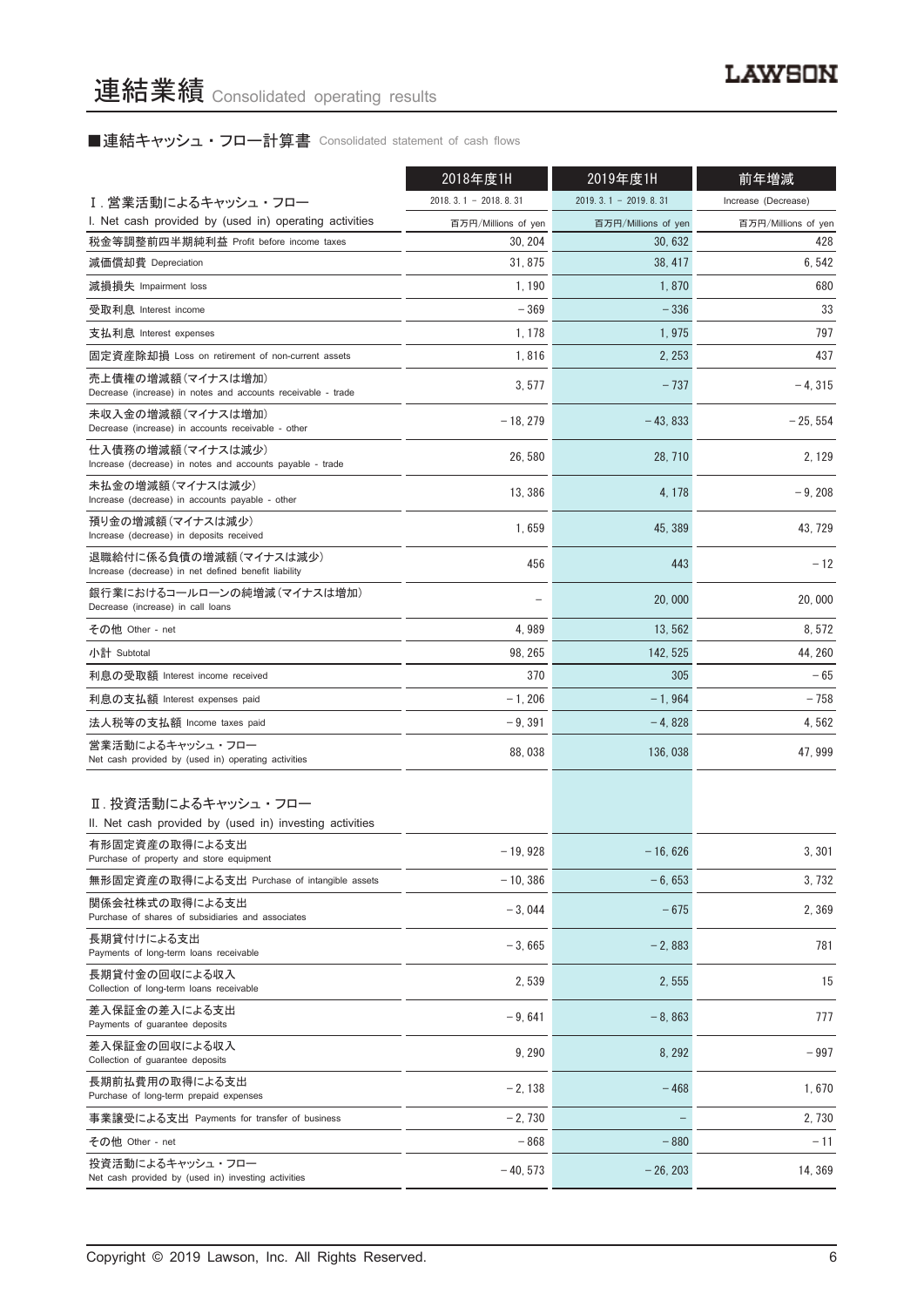# ■連結キャッシュ・フロー計算書 Consolidated statement of cash flows

|                                                                                                                                                      | 2018年度1H               | 2019年度1H               | 前年増減                |
|------------------------------------------------------------------------------------------------------------------------------------------------------|------------------------|------------------------|---------------------|
| Ⅲ.財務活動によるキャッシュ・フロー                                                                                                                                   | $2018.3.1 - 2018.8.31$ | $2019.3.1 - 2019.8.31$ | Increase (Decrease) |
| III. Net cash provided by (used in) financing activities                                                                                             | 百万円/Millions of yen    | 百万円/Millions of yen    | 百万円/Millions of yen |
| 短期借入金の純増減額(マイナスは減少)<br>Net increase (decrease) in short-term loans payable                                                                           | 5, 358                 | $-48.450$              | $-53.808$           |
| 長期借入金の返済による支出<br>Repayments of long-term loans payable                                                                                               | $-6.044$               |                        | 6.044               |
| リース債務の返済による支出 Repayments of lease obligations                                                                                                        | $-19,532$              | $-24, 719$             | $-5, 187$           |
| 配当金の支払額 Cash dividends paid                                                                                                                          | $-12, 757$             | $-12, 757$             | $-0$                |
| 連結の範囲の変更を伴わない子会社株式の取得による支出<br>Payments from changes in ownership interests in subsidiaries that<br>do not result in change in scope of consolidation |                        | $-3.521$               | $-3,521$            |
| その他 Other - net                                                                                                                                      | $-79$                  | $-58$                  | 21                  |
| 財務活動によるキャッシュ・フロー<br>Net cash provided by (used in) financing activities                                                                              | $-33.055$              | $-89.506$              | $-56, 451$          |
| Ⅳ. 現金及び現金同等物に係る換算差額<br>IV. Effect of exchange rate change on cash and cash<br>equivalents                                                            | $-739$                 | $-389$                 | 349                 |
| V.現金及び現金同等物の増減額(マイナスは減少)<br>V. Net increase (decrease) in cash and cash equivalents                                                                  | 13,670                 | 19, 937                | 6, 267              |
| Ⅵ. 現金及び現金同等物の期首残高<br>VI. Cash and cash equivalents at beginning of period                                                                            | 30, 120                | 354, 236               | 324, 115            |
| Ⅶ. 連結の範囲の変更に伴う現金及び現金同等物<br>の増減額(マイナスは減少)<br>VII. Increase (decrease) in cash and cash equivalents<br>resulting from change of scope of consolidation | 10                     |                        | $-10$               |
| Ⅲ. 現金及び現金同等物の四半期末残高<br>VIII. Cash and cash equivalents at end of period                                                                              | 43.801                 | 374, 173               | 330, 372            |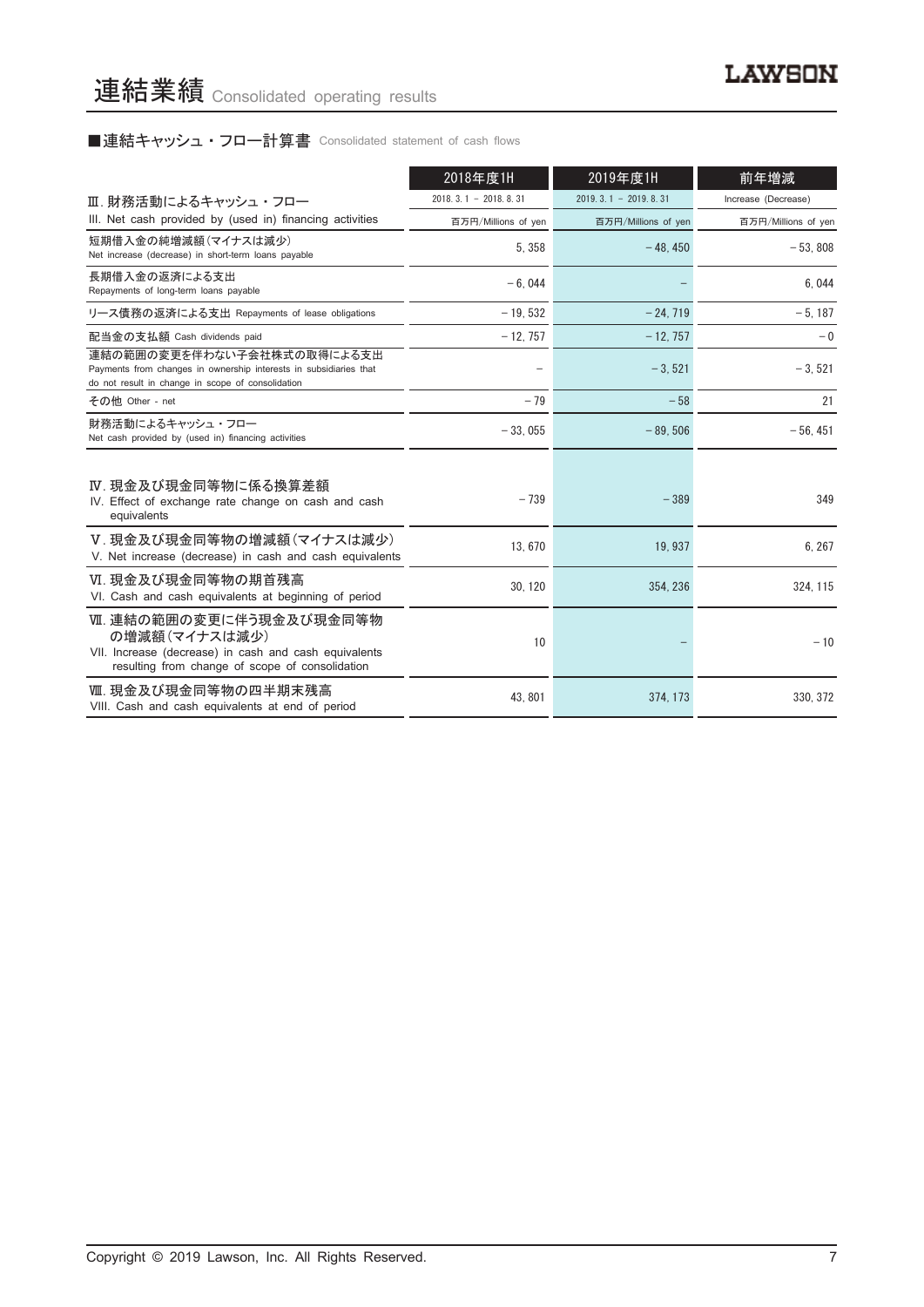#### ■主な関係会社の状況 Main subsidiaries and equity method affiliates

| 1. 連結子会社                             | (株)ローソン山陰                                                                            |                                                     |                                | (株)ローソンアーバンワークス                                                                                                                           |                                                 |                     |  |
|--------------------------------------|--------------------------------------------------------------------------------------|-----------------------------------------------------|--------------------------------|-------------------------------------------------------------------------------------------------------------------------------------------|-------------------------------------------------|---------------------|--|
| 1. Consolidated subsidiaries         | Lawson Sanin, Inc.                                                                   |                                                     |                                |                                                                                                                                           |                                                 |                     |  |
| 設立日 Date of establishment            |                                                                                      | 2016年9月 2016.9                                      |                                | Lawson urbanworks, Inc.<br>2017年11月 2017.11                                                                                               |                                                 |                     |  |
| 決算月 Fiscal year end                  | 2月 February                                                                          |                                                     |                                | 2月 February                                                                                                                               |                                                 |                     |  |
| グループ出資比率 Share of group companies *1 |                                                                                      | 100.0%                                              |                                |                                                                                                                                           | 100.0%                                          |                     |  |
| 事業内容 Business activities             | 山陰地方におけるコンビニエンスストア事業<br>Lawson's chain-store development and operation in Sanin area |                                                     |                                |                                                                                                                                           | 「ローソン」の店舗運営                                     |                     |  |
|                                      |                                                                                      |                                                     |                                |                                                                                                                                           | Store operation business of LAWSON stores       |                     |  |
| 他出資者 Other shareholders              |                                                                                      |                                                     |                                |                                                                                                                                           |                                                 |                     |  |
|                                      |                                                                                      | 2018. 3-2018. 8 2019. 3-2019. 8 2018. 3-2019. 2     |                                |                                                                                                                                           | 2018. 3-2018. 8 2019. 3-2019. 8 2018. 3-2019. 2 | 百万円/Millions of yen |  |
| チェーン全店売上高 Total net sales            | 25, 348                                                                              | 25, 253                                             | 百万円/Millions of yen<br>49, 183 | 8, 472                                                                                                                                    | 7,708                                           | 15, 692             |  |
| 営業総収入 Gross operating revenue        | 3,910                                                                                | 3,881                                               | 7.527                          | 8.629                                                                                                                                     | 7,844                                           | 15, 979             |  |
| 営業利益 Operating income                | 344                                                                                  | 299                                                 | 403                            | 133                                                                                                                                       | 122                                             | $-21$               |  |
| 経常利益 Ordinary income                 | 356                                                                                  | 282                                                 | 421                            | 150                                                                                                                                       | 122                                             | 14                  |  |
| 当期純利益 Profit                         | 165                                                                                  | 97                                                  | 148                            | 97                                                                                                                                        | 79                                              | 7                   |  |
|                                      |                                                                                      | (株)ローソンストア100 *2                                    |                                |                                                                                                                                           | (株) SCI                                         |                     |  |
|                                      |                                                                                      | Lawson Store100, Inc.                               |                                |                                                                                                                                           | SCI, Inc.                                       |                     |  |
| 設立日 Date of establishment            |                                                                                      | 2013年11月 2013.11                                    |                                |                                                                                                                                           | 2012年7月 2012.7                                  |                     |  |
| 決算月 Fiscal year end                  |                                                                                      | 2月 February                                         |                                |                                                                                                                                           | 2月 February                                     |                     |  |
| グループ出資比率 Share of group companies*1  |                                                                                      | 100.0%                                              |                                |                                                                                                                                           | 100.0%                                          |                     |  |
|                                      |                                                                                      | 「ローソンストア100」の店舗運営                                   |                                |                                                                                                                                           |                                                 |                     |  |
| 事業内容 Business activities             |                                                                                      | 及び指導並びに商品関連事業                                       |                                | SCM機能子会社<br>Store operation and merchandising function of LAWSON STORE100 Serving supply chain management of convenience store businesses |                                                 |                     |  |
| 他出資者 Other shareholders              |                                                                                      |                                                     |                                |                                                                                                                                           |                                                 |                     |  |
|                                      |                                                                                      |                                                     |                                |                                                                                                                                           |                                                 |                     |  |
|                                      |                                                                                      | 2018. 3-2018. 8 2019. 3-2019. 8 2018. 3-2019. 2     | 百万円/Millions of yen            |                                                                                                                                           | 2018. 3-2018. 8 2019. 3-2019. 8 2018. 3-2019. 2 | 百万円/Millions of yen |  |
| チェーン全店売上高 Total net sales            | 19, 593                                                                              | 18, 581                                             | 37, 793                        |                                                                                                                                           |                                                 |                     |  |
| 営業総収入 Gross operating revenue        | 21,862                                                                               | 20, 777                                             | 42, 295                        | 156, 181                                                                                                                                  | 156, 808                                        | 309, 482            |  |
| 営業利益 Operating income                | $-109$                                                                               | $-250$                                              | $-348$                         | 1, 251                                                                                                                                    | 2, 267                                          | 2,489               |  |
| 経常利益 Ordinary income                 | $-108$                                                                               | $-253$                                              | $-346$                         | 1, 254                                                                                                                                    | 2, 271                                          | 2, 494              |  |
| 当期純利益 Profit                         | $-144$                                                                               | $-201$                                              | $-191$                         | 816                                                                                                                                       | 1,486                                           | 1,624               |  |
|                                      |                                                                                      | (株)成城石井 *3                                          |                                |                                                                                                                                           |                                                 |                     |  |
|                                      |                                                                                      | SEIJO ISHII CO., LTD.                               |                                |                                                                                                                                           |                                                 |                     |  |
| 設立日 Date of establishment            |                                                                                      | 1927年2月 1927.2                                      |                                |                                                                                                                                           |                                                 |                     |  |
| 決算月 Fiscal year end                  |                                                                                      | 2月 February                                         |                                |                                                                                                                                           |                                                 |                     |  |
| グループ出資比率 Share of group companies*1  |                                                                                      | 100.0%                                              |                                |                                                                                                                                           |                                                 |                     |  |
|                                      |                                                                                      | 食品総合小売業、輸入、卸売、食品製造<br>及び飲食店の事業                      |                                |                                                                                                                                           |                                                 |                     |  |
| 事業内容 Business activities             |                                                                                      | Food retailing, import, wholesale, food manufacture |                                |                                                                                                                                           |                                                 |                     |  |
|                                      |                                                                                      | and restaurant operations business                  |                                |                                                                                                                                           |                                                 |                     |  |
| 他出資者 Other shareholders              |                                                                                      |                                                     |                                |                                                                                                                                           |                                                 |                     |  |
|                                      |                                                                                      | 2018. 3-2018. 8 2019. 3-2019. 8 2018. 3-2019. 2     |                                |                                                                                                                                           |                                                 |                     |  |
|                                      |                                                                                      |                                                     | 百万円/Millions of yen            |                                                                                                                                           |                                                 |                     |  |
| チェーン全店売上高 Total net sales            | 38, 416                                                                              | 41, 435                                             | 79,502                         |                                                                                                                                           |                                                 |                     |  |
| 営業総収入 Gross operating revenue        | 42.008                                                                               | 45, 464                                             | 87, 229                        |                                                                                                                                           |                                                 |                     |  |
| 営業利益 Operating income                | 3,634                                                                                | 4, 261                                              | 8, 171                         |                                                                                                                                           |                                                 |                     |  |
| 経常利益 Ordinary income                 | 3,600                                                                                | 4, 158                                              | 8,308                          |                                                                                                                                           |                                                 |                     |  |
| 当期純利益 Profit                         | 1,949                                                                                | 2,453                                               | 4,885                          |                                                                                                                                           |                                                 |                     |  |

<sup>(</sup>注)

\*1 グループ出資比率には、 (株)ローソンからの出資のほか、 グループ企業等からの出資を含みます。

\*2 ローソンストア100事業全体の営業利益(社内管理ベース)は、 2019年度第2四半期累計で — 411百万円となっております。 これは、 (株)ローソンストア100の営業 利益に、 (株)ローソンの担当事業本部による社内管理上の営業利益を合算して算出したものです。

\*3 設立日については、 創業時点を記載しております。

Notes:

\*1 Share of group companies includes investments from group companies besides investments from Lawson, Inc.

\*2 According to our internal calculation, the combined operating income of LAWSON STORE100 business has made a total of (411) million yen in the first half of fiscal year 2019. This total was calculated by adding the operating income of Lawson Store100, Inc. together with the operating income of Lawson, Inc.'s LAWSON STORE100 business division.

\*3 It states the date of foundation.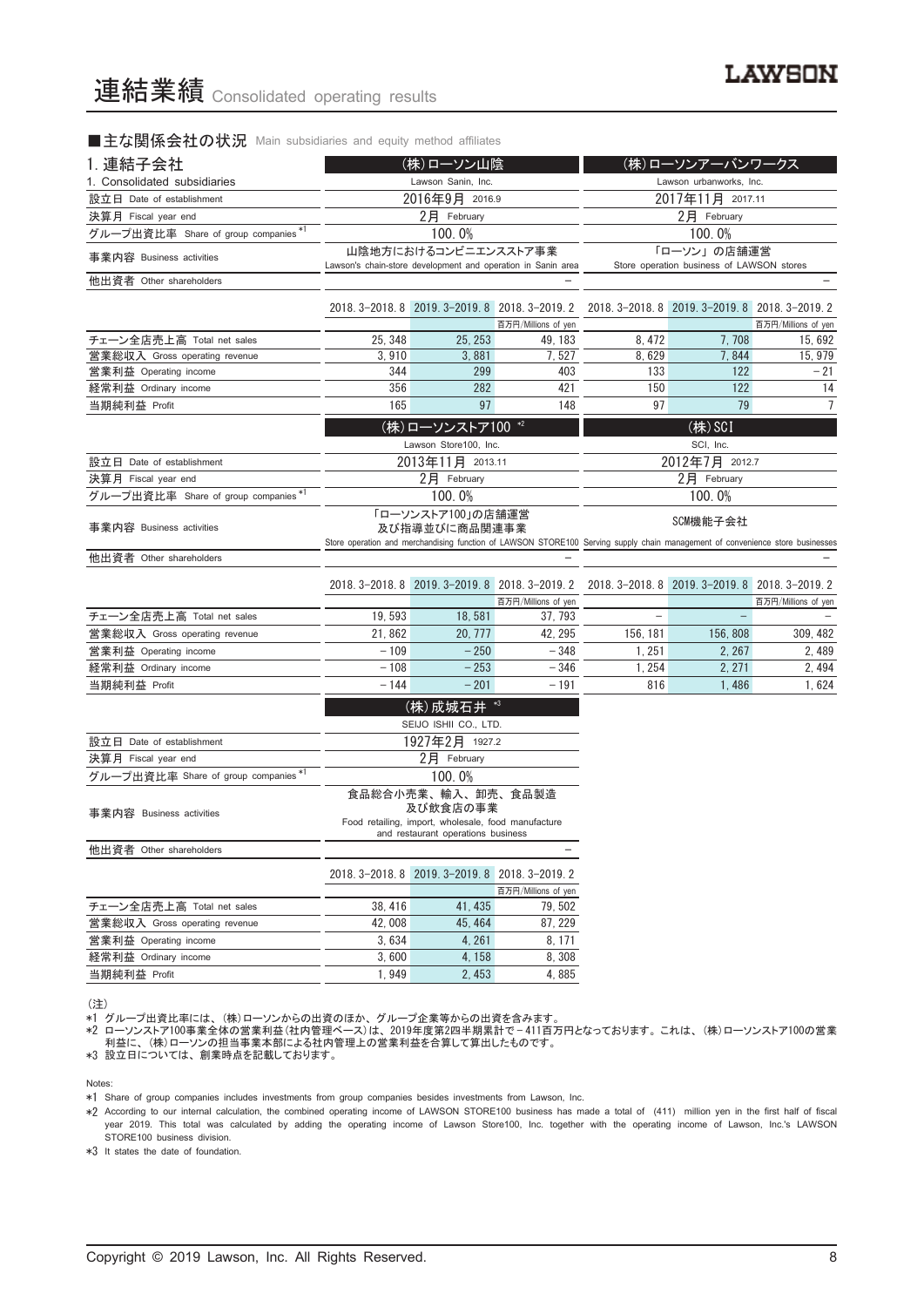#### ■主な関係会社の状況 Main subsidiaries and equity method affiliates

|                                     | (株)ローソンエンタテインメント           |                                                                                                                              |                                                                         | ユナイテッド·シネマ(株)                                                                                                                    |                                                  |                     |
|-------------------------------------|----------------------------|------------------------------------------------------------------------------------------------------------------------------|-------------------------------------------------------------------------|----------------------------------------------------------------------------------------------------------------------------------|--------------------------------------------------|---------------------|
|                                     | Lawson Entertainment, Inc. |                                                                                                                              |                                                                         |                                                                                                                                  | United Cinemas Co., Ltd.                         |                     |
| 設立日 Date of establishment           |                            | 1992年7月 1992.7                                                                                                               |                                                                         | 1999年10月 1999.10                                                                                                                 |                                                  |                     |
| 決算月 Fiscal year end                 | 2月 February                |                                                                                                                              |                                                                         | 2月 February                                                                                                                      |                                                  |                     |
| グループ出資比率 Share of group companies*  |                            | 100.0%                                                                                                                       |                                                                         |                                                                                                                                  | 100.0%                                           |                     |
| 事業内容 Business activities            |                            | チケット販売・情報提供サービス業、<br>音楽・映像ソフトの販売<br>Ticket sales, e-commerce, advertising sales<br>and other marketing activities            |                                                                         | 映画館の運営及び関連事業<br>Operation of movie theaters and related business                                                                 |                                                  |                     |
| 他出資者 Other shareholders             |                            |                                                                                                                              |                                                                         |                                                                                                                                  |                                                  |                     |
|                                     |                            |                                                                                                                              | 2018. 3-2018. 8 2019. 3-2019. 8 2018. 3-2019. 2<br>百万円/Millions of yen  |                                                                                                                                  | 2018. 3-2018. 8 2019. 3-2019. 8 2018. 3-2019. 2  | 百万円/Millions of yen |
| 営業総収入 Gross operating revenue       | 26, 758                    | 29,698                                                                                                                       | 54, 541                                                                 | 12, 647                                                                                                                          | 15, 446                                          | 23, 653             |
| 営業利益 Operating income               | 976                        | 1, 234                                                                                                                       | 2, 335                                                                  | 1,811                                                                                                                            | 2, 707                                           | 2,675               |
| 経常利益 Ordinary income                | 981                        | 1, 241                                                                                                                       | 2, 349                                                                  | 1, 797                                                                                                                           | 2,697                                            | 2,654               |
| 当期純利益 Profit                        | 775                        | 1,081                                                                                                                        | 2,470                                                                   | 1,189                                                                                                                            | 1,735                                            | 2,687               |
|                                     |                            | 上海羅森便利有限公司<br>Shanghai Lawson, Inc.                                                                                          | $*2$                                                                    |                                                                                                                                  | 重慶羅森便利店有限公司<br>Chongqing Lawson, Inc.            |                     |
| 設立日 Date of establishment           |                            | 1996年2月 1996.2                                                                                                               |                                                                         |                                                                                                                                  | 2010年4月 2010.4                                   |                     |
| 決算月 Fiscal year end                 |                            | 12月 December                                                                                                                 |                                                                         | 12月 December                                                                                                                     |                                                  |                     |
| グループ出資比率 Share of group companies*1 |                            | 100.0%                                                                                                                       |                                                                         | 100.0%                                                                                                                           |                                                  |                     |
| 事業内容 Business activities            |                            | 中国上海市及びその周辺における<br>コンビニエンスストア事業<br>Lawson's chain-store development and operation<br>in Shanghai and surrounding area, China |                                                                         | 中国重慶市におけるコンビニエンスストア事業<br>Lawson's chain-store development and operation<br>in Chongqing, China                                   |                                                  |                     |
| 他出資者 Other shareholders             |                            |                                                                                                                              |                                                                         |                                                                                                                                  |                                                  |                     |
|                                     |                            |                                                                                                                              | 2018. 1-2018. 6 2019. 1-2019. 6 2018. 1-2018. 12<br>百万円/Millions of yen |                                                                                                                                  | 2018. 1-2018. 6 2019. 1-2019. 6 2018. 1-2018. 12 | 百万円/Millions of yen |
| チェーン全店売上高 Total net sales           | 16, 118                    | 20, 956                                                                                                                      | 35, 310                                                                 | 2,649                                                                                                                            | 3,073                                            | 5, 469              |
| 営業総収入 Gross operating revenue       | 10,996                     | 13, 780                                                                                                                      | 24, 359                                                                 | 1,849                                                                                                                            | 1,528                                            | 3,461               |
| 営業利益 Operating income               | $-825$                     | $-884$                                                                                                                       | 28                                                                      | $-142$                                                                                                                           | $-122$                                           | $-282$              |
| 経常利益 Ordinary income                | $-804$                     | $-993$                                                                                                                       | $-15$                                                                   | $-136$                                                                                                                           | $-132$                                           | $-280$              |
| 当期純利益 Profit                        | $-814$                     | $-1,043$                                                                                                                     | $-241$                                                                  | $-151$                                                                                                                           | $-188$                                           | $-378$              |
|                                     |                            | 大連羅森便利店有限公司<br>Dalian Lawson, Inc.                                                                                           |                                                                         |                                                                                                                                  | 羅森(北京)有限公司<br>Beijing Lawson, Inc.               |                     |
| 設立日 Date of establishment           |                            | 2011年9月 2011.9                                                                                                               |                                                                         |                                                                                                                                  | 2013年5月 2013.5                                   |                     |
| 決算月 Fiscal year end                 |                            | 12月 December                                                                                                                 |                                                                         |                                                                                                                                  | 12月 December                                     |                     |
| グループ出資比率 Share of group companies*1 |                            | 98.3%                                                                                                                        |                                                                         |                                                                                                                                  | 100.0%                                           |                     |
| 事業内容 Business activities            |                            | 中国大連市におけるコンビニエンスストア事業                                                                                                        |                                                                         | Lawson's chain-store development and operation in Dalian, China Lawson's chain-store development and operation in Beijing, China | 中国北京市におけるコンビニエンスストア事業                            |                     |
| 他出資者 Other shareholders             |                            | 亜恵美食有限公司 Acasia Foods Co.,LTD.                                                                                               | 1.7%                                                                    |                                                                                                                                  |                                                  |                     |
|                                     |                            |                                                                                                                              | 百万円/Millions of yen                                                     | 2018. 1-2018. 6 2019. 1-2019. 6 2018. 1-2018. 12 2018. 1-2018. 6 2019. 1-2019. 6 2018. 1-2018. 12                                |                                                  | 百万円/Millions of yen |
| チェーン全店売上高 Total net sales           | 2, 230                     | 2,500                                                                                                                        | 4,810                                                                   | 1,996                                                                                                                            | 2,750                                            | 4, 622              |
| 営業総収入 Gross operating revenue       | 1, 158                     | 1,305                                                                                                                        | 2,463                                                                   | 1,990                                                                                                                            | 2, 159                                           | 4, 480              |
| 営業利益 Operating income               | 2                          | $-23$                                                                                                                        | 0                                                                       | $-258$                                                                                                                           | $-138$                                           | $-463$              |
| 経常利益 Ordinary income                | 3                          | $-20$                                                                                                                        | 5                                                                       | $-282$                                                                                                                           | $-141$                                           | $-481$              |
| 当期純利益 Profit                        | $-7$                       | $-32$                                                                                                                        | $-31$                                                                   | $-314$                                                                                                                           | $-172$                                           | $-591$              |

(注) \*1 グループ出資比率には、 (株)ローソンからの出資のほか、 グループ企業等からの出資を含みます。

\*2 上表中の決算数値は、 上海羅森便利有限公司に、 中国上海市及びその周辺地域の上海楽松商貿有限公司、 上海恭匯貿易有限公司、 浙江羅森百貨有限公 コン・・・・・・・・・・・・・・ ニン・・・・・・・・・・・・・・・・。<br>司3社の経営成績を合算しております。

\*3 羅森(北京)有限公司の上表中の決算数値は、 羅森(北京)有限公司に、 北京羅松商貿有限公司の経営成績を合算しております。

Notes:

\*1 Share of group companies includes investments from group companies besides investments from Lawson, Inc.

\*2 The operating result of Shanghai Lawson, Inc. includes a sum of operating results of 3 companies (Shanghai Le Song Trading Co., Ltd., Shang Hai Gong Hui Trading Co., Ltd. and Zhejiang Lawson, Inc. located in Shanghai and surrounding area).

\*3 The operating result of Beijing Lawson, Inc. includes the operating result of BEIJING LUOSONG Co., Ltd.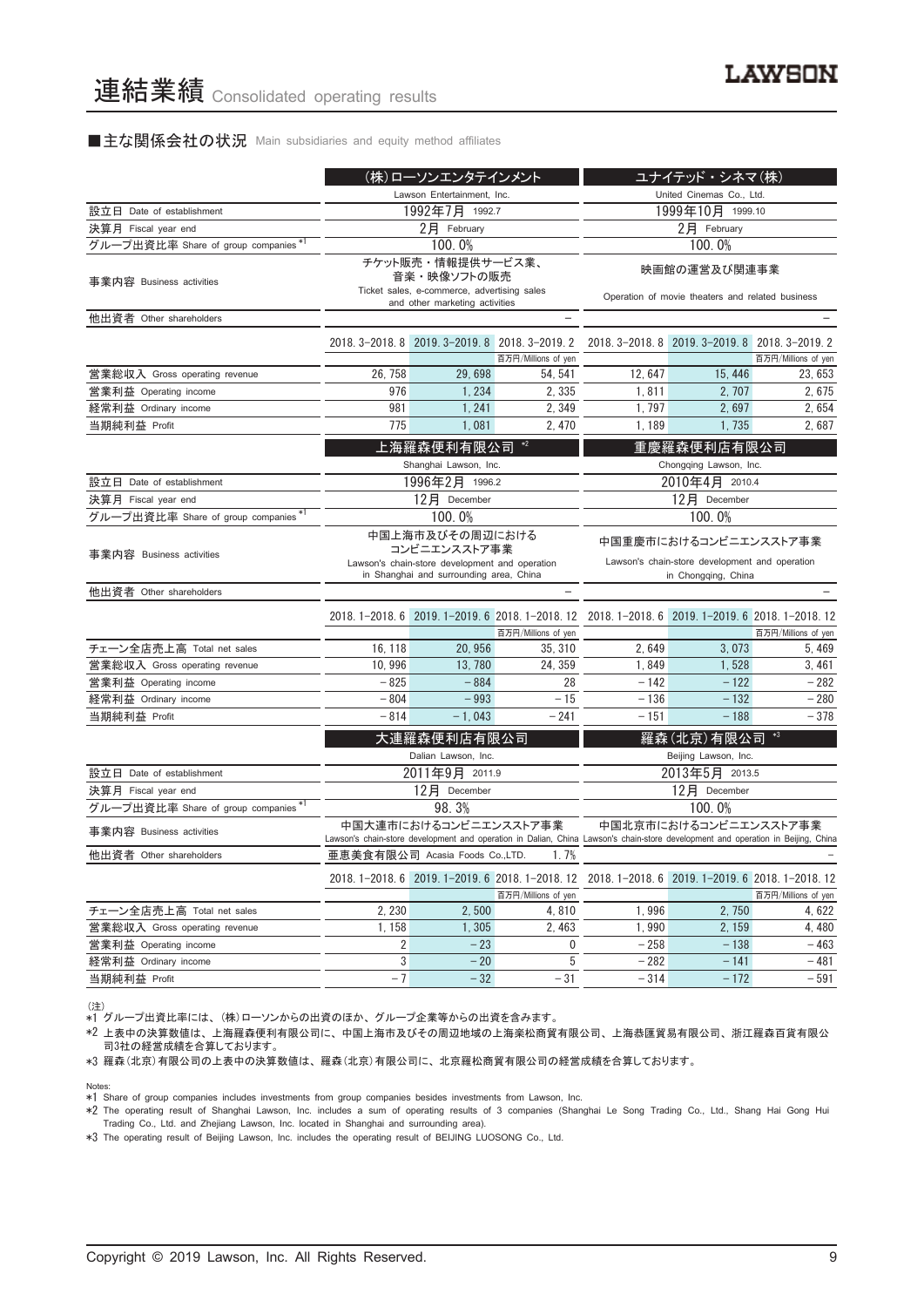#### ■主な関係会社の状況 Main subsidiaries and equity method affiliates

|                                    |                                | Saha Lawson Co., Ltd. |                                                                                                              |                    | (株)ベストプラクティス    |                     |
|------------------------------------|--------------------------------|-----------------------|--------------------------------------------------------------------------------------------------------------|--------------------|-----------------|---------------------|
|                                    |                                |                       |                                                                                                              | BestPractice, Inc. |                 |                     |
| 設立日 Date of establishment          |                                | 2012年11月<br>2012.11   |                                                                                                              |                    | 2004年3月 2004.3  |                     |
| 決算月 Fiscal year end                |                                | $12$ 月 December       |                                                                                                              |                    | $2$ 月 February  |                     |
| グループ出資比率 Share of group companies* |                                | 49.2%                 |                                                                                                              |                    | 100.0%          |                     |
| 事業内容 Business activities           |                                | タイにおけるコンビニエンスストア事業    | Operating stores "LAWSON 108" and "108SHOP" in Thailand On-site inspections and analysis of store management |                    | 店舗の経営の実態調査・分析業務 |                     |
| 他出資者 Other shareholders            | Saha Pathanapibul PLC.         |                       | 20.0%                                                                                                        |                    |                 |                     |
|                                    | Saha Pathana Interholding PLC. |                       | 9.0%                                                                                                         |                    |                 |                     |
|                                    | LC.C. International PLC.       |                       | 9.0%                                                                                                         |                    |                 |                     |
|                                    | Thai President Foods PLC.      |                       | 9.0%                                                                                                         |                    |                 |                     |
|                                    | Others                         |                       | 3.8%                                                                                                         |                    |                 |                     |
|                                    |                                |                       | 2018.1-2018.6 2019.1-2019.6 2018.1-2018.12 2018.3-2018.8 2019.3-2019.8 2018.3-2019.2                         |                    |                 |                     |
|                                    |                                |                       | 百万円/Millions of yen                                                                                          |                    |                 | 百万円/Millions of yen |
| チェーン全店売上高 Total net sales          | 4,538                          | 4,307                 | 9,518                                                                                                        |                    |                 |                     |
| 営業総収入 Gross operating revenue      | 4,867                          | 5, 125                | 9,851                                                                                                        | 558                | 549             | 1,086               |
| 営業利益 Operating income              | $-155$                         | $-192$                | $-299$                                                                                                       | 29                 | 48              | 65                  |
| 経常利益 Ordinary income               | $-117$                         | $-190$                | $-267$                                                                                                       | 28                 | 48              | 63                  |
| 当期純利益 Profit                       | $-128$                         | $-169$                | $-280$                                                                                                       | 11                 | 27              | 31                  |

| 2. 持分法適用関連会社                       |                                                                                    | (株)ローソン高知            |                                                                                                 |                                                                                                                     | (株)ローソン南九州           |                     |
|------------------------------------|------------------------------------------------------------------------------------|----------------------|-------------------------------------------------------------------------------------------------|---------------------------------------------------------------------------------------------------------------------|----------------------|---------------------|
| 2. Equity method affiliates        |                                                                                    | Lawson Kochi, Inc.   |                                                                                                 | Lawson Minamikyushu, Inc.                                                                                           |                      |                     |
| 設立日 Date of establishment          |                                                                                    | 2015年4月 2015.4       |                                                                                                 | 2013年5月 2013.5                                                                                                      |                      |                     |
| 決算月 Fiscal year end                |                                                                                    | $2$ 月 February       |                                                                                                 |                                                                                                                     | $2$ 月 February       |                     |
| グループ出資比率 Share of group companies* |                                                                                    | 49.0%                |                                                                                                 |                                                                                                                     | 49.0%                |                     |
| 事業内容 Business activities           |                                                                                    | 高知県におけるコンビニエンスストア事業  |                                                                                                 |                                                                                                                     | 鹿児島県におけるコンビニエンスストア事業 |                     |
|                                    |                                                                                    |                      |                                                                                                 | Lawson's chain-store development and operation in Kochi Lawson's chain-store development and operation in Kagoshima |                      |                     |
| 他出資者 Other shareholders            | 株式会社サニーマート SUNNY MART Co., Ltd. 51.0% 南国殖産株式会社 Nangoku Corporation Co., Ltd. 51.0% |                      |                                                                                                 |                                                                                                                     |                      |                     |
|                                    |                                                                                    |                      | 2018. 3-2018. 8 2019. 3-2019. 8 2018. 3-2019. 2 2018. 3-2018. 8 2019. 3-2019. 8 2018. 3-2019. 2 |                                                                                                                     |                      |                     |
|                                    |                                                                                    |                      | 百万円/Millions of yen                                                                             |                                                                                                                     |                      | 百万円/Millions of yen |
| 営業総収入 Gross operating revenue      | 2, 228                                                                             | 2.250                | 4.388                                                                                           | 2.267                                                                                                               | 2.384                | 4, 412              |
| 営業利益 Operating income              | 276                                                                                | 276                  | 387                                                                                             | 160                                                                                                                 | 210                  | 156                 |
| 経常利益 Ordinary income               | 284                                                                                | 281                  | 400                                                                                             | 161                                                                                                                 | 211                  | 174                 |
| 当期純利益 Profit                       | 221                                                                                | 184                  | 300                                                                                             | 104                                                                                                                 | 178                  | 95                  |
|                                    |                                                                                    | (株)ローソン沖縄            |                                                                                                 |                                                                                                                     |                      |                     |
|                                    |                                                                                    | Lawson Okinawa, Inc. |                                                                                                 |                                                                                                                     |                      |                     |

|                                    | Lawson Okinawa, Inc.                                      |                                                 |                     |  |  |
|------------------------------------|-----------------------------------------------------------|-------------------------------------------------|---------------------|--|--|
| 設立日<br>Date of establishment       | 2009年10月 2009.10                                          |                                                 |                     |  |  |
| 決算月 Fiscal year end                |                                                           | 2月<br>February                                  |                     |  |  |
| グループ出資比率 Share of group companies* |                                                           | 49.0%                                           |                     |  |  |
| 事業内容 Business activities           |                                                           | 沖縄県におけるコンビニエンスストア事業                             |                     |  |  |
|                                    | Lawson's chain-store development and operation in Okinawa |                                                 |                     |  |  |
| 他出資者 Other shareholders            | 株式会社サンエー SAN-A CO., LTD.<br>51.0%                         |                                                 |                     |  |  |
|                                    |                                                           | 2018. 3-2018. 8 2019. 3-2019. 8 2018. 3-2019. 2 |                     |  |  |
|                                    |                                                           |                                                 | 百万円/Millions of yen |  |  |
| 営業総収入 Gross operating revenue      | 3.848                                                     | 4.234                                           | 7.700               |  |  |
| 営業利益 Operating income              | 1.024                                                     | 1.026                                           | 1,824               |  |  |
| 経常利益 Ordinary income               | 1.022                                                     | 1.034                                           | 1.832               |  |  |
| 当期純利益 Profit                       | 656                                                       | 664                                             | 1.107               |  |  |
|                                    |                                                           |                                                 |                     |  |  |

(注)

\* グループ出資比率には、 (株)ローソンからの出資のほか、 グループ企業等からの出資を含みます。

Note:

\* Share of group companies includes investments from group companies besides investments from Lawson, Inc.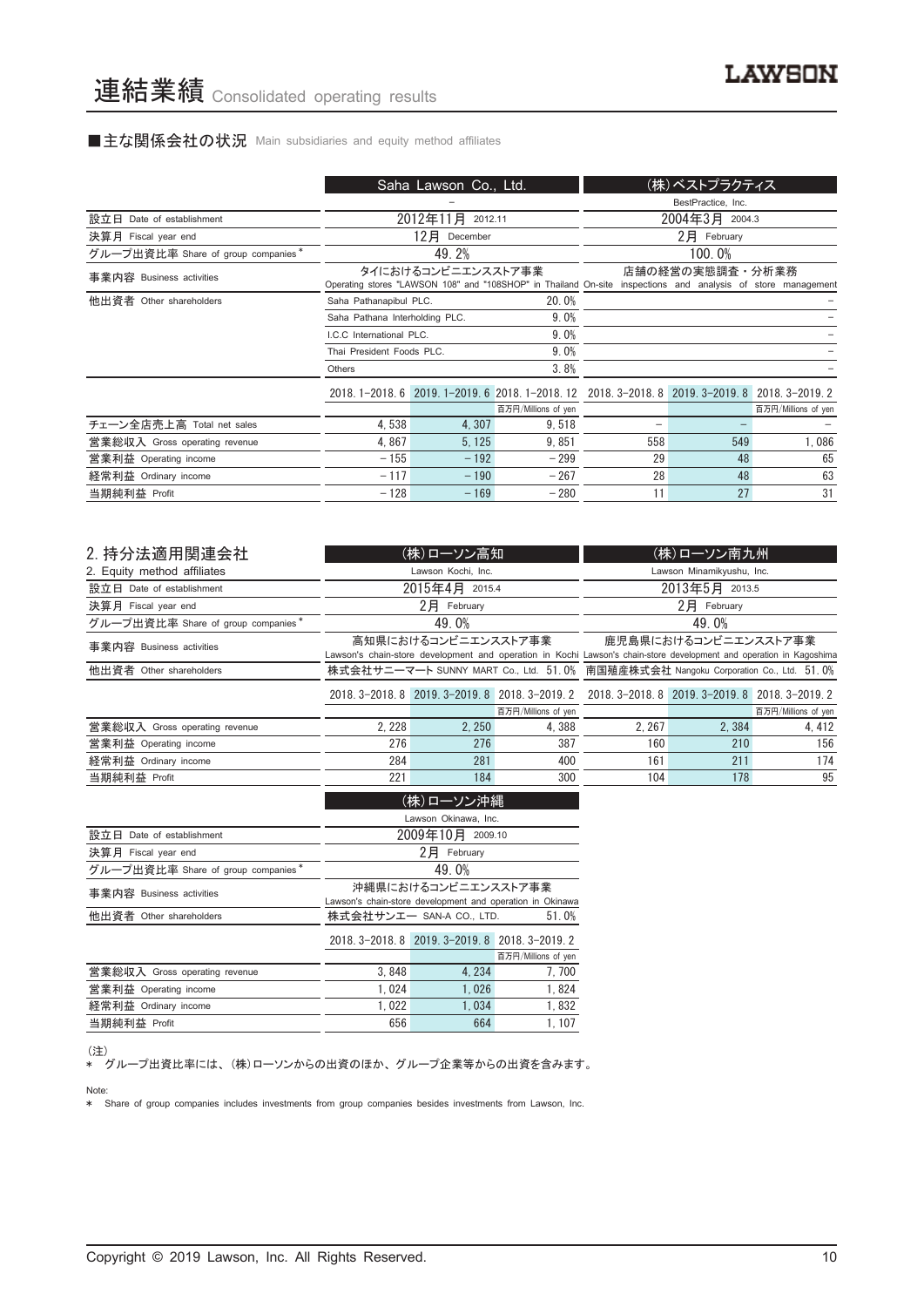# ■セグメント利益 Segment profit

|                                                       | 2018年度1H                   |         | 2019年度1H                   |         | 前年増減                |  |
|-------------------------------------------------------|----------------------------|---------|----------------------------|---------|---------------------|--|
|                                                       | $2018, 3, 1 - 2018, 8, 31$ |         | $2019, 3, 1 - 2019, 8, 31$ |         | Increase (Decrease) |  |
|                                                       | 百万円/Millions of yen        | 前年比/YoY | 百万円/Millions of yen        | 前年比/YoY | 百万円/Millions of yen |  |
| セグメント利益 Segment profit                                |                            |         |                            |         |                     |  |
| 国内コンビニエンスストア事業<br>Domestic convenience store business | 28.706                     | 87.6%   | 29.574                     | 103.0%  | 868                 |  |
| 成城石井事業<br>Seijo Ishii business                        | 3.255                      | 107.4%  | 3.882                      | 119.3%  | 626                 |  |
| エンタテインメント関連事業<br>Entertainment-related business       | 2.527                      | 102.5%  | 3.681                      | 145.7%  | 1.153               |  |
| 金融関連事業<br>Financial services business                 | 1.692                      | 69.4%   | 1.261                      | 74.5%   | $-430$              |  |
| その他 Other business                                    | $-1.696$                   | 94.4%   | $-1.636$                   | 96.4%   | 60                  |  |
| 合計 Total                                              | 34.485                     | 88.6%   | 36.763                     | 106.6%  | 2.278               |  |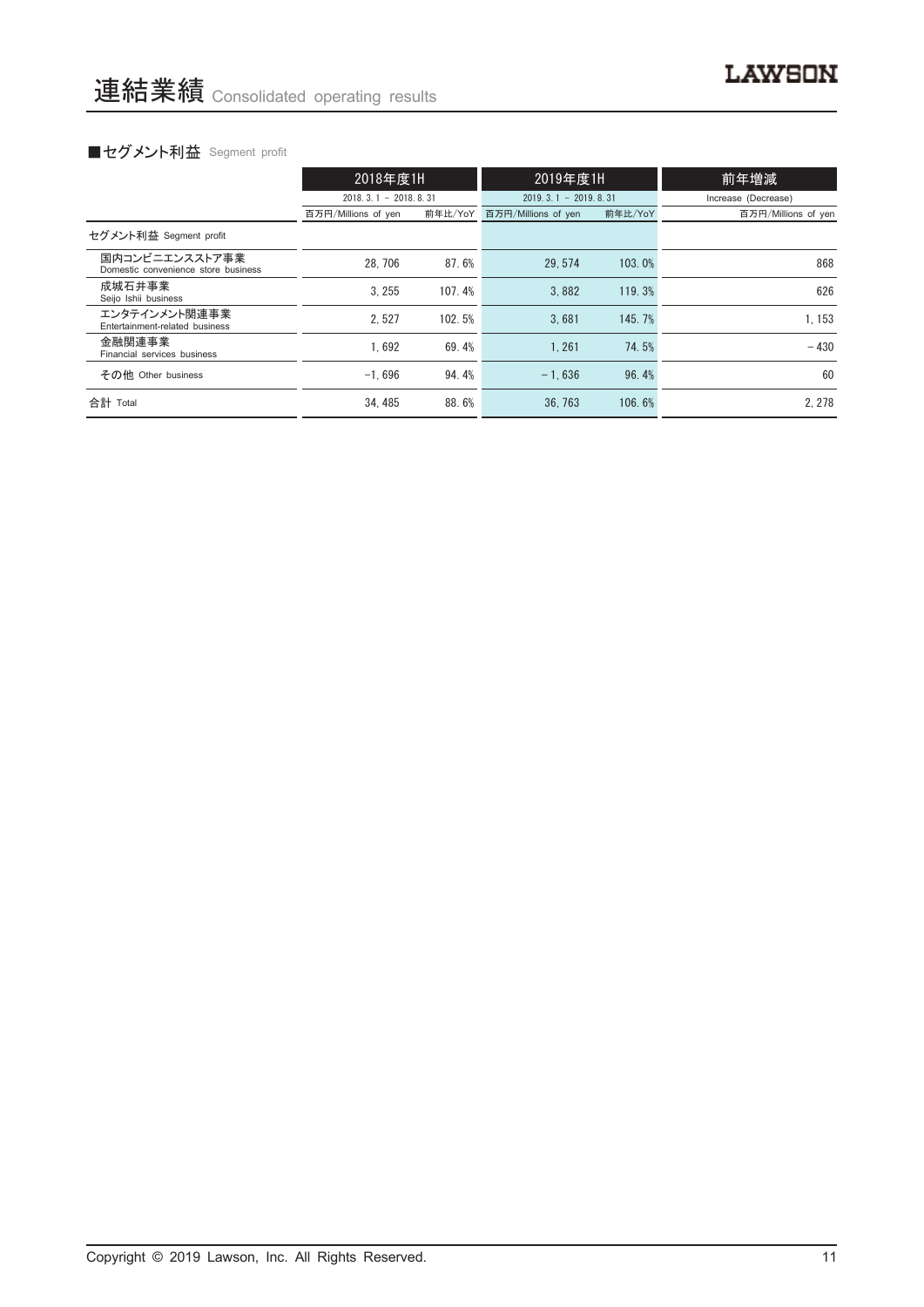#### ■主な業績と予想 Results and forecasts for major financial indicators

|                                                                                                           | 2018年度/FY2018                      |         |                                        |          | 2019年度/FY2019                      |           |                                                     |           |  |
|-----------------------------------------------------------------------------------------------------------|------------------------------------|---------|----------------------------------------|----------|------------------------------------|-----------|-----------------------------------------------------|-----------|--|
|                                                                                                           | 第2四半期/1H<br>$2018.3.1 - 2018.8.31$ |         | 通期/Full year<br>$2018.3.1 - 2019.2.28$ |          | 第2四半期/1H<br>$2019.3.1 - 2019.8.31$ |           | 通期計画/Full year (Forecast)<br>$2019.3.1 - 2020.2.29$ |           |  |
|                                                                                                           | 金額/Amount 前年比/YoY                  |         | 金額/Amount 前年比/YoY                      |          | 金額/Amount 前年比/YoY                  |           | 金額/Amount 前年比/YoY                                   |           |  |
| チェーン全店売上高 (百万円)<br>Net sales of all convenience stores (millions of yen)                                  | 1, 133, 211                        | 106.3%  | 2, 236, 125                            | 106.0%   | 1, 176, 721                        | $103.8\%$ | 2, 310, 000                                         | 103.3%    |  |
| 加盟店売上高(百万円)<br>Net sales of franchised stores (millions of yen)                                           | 1.106.790                          |         | 106.3% 2.185.078                       | 106.0%   | 1, 151, 693                        | 104.1%    |                                                     |           |  |
| 直営店売上高(百万円)<br>Net sales of company-operated stores (millions of yen)                                     | 26, 421                            | 103.7%  | 51,046                                 | 102.6%   | 25,028                             | 94.7%     |                                                     |           |  |
| 営業総収入 (百万円) *1<br>Gross operating revenue (millions of yen)                                               | 196, 627                           | 104.0%  | 385, 678                               | 103.4%   | 200, 816                           | 102.1%    | 397,000                                             | 102.9%    |  |
| 営業総利益 (百万円)<br>Operating gross profit (millions of yen)                                                   | 177, 219                           | 104.2%  | 348, 491                               | 103.8%   | 182.703                            | 103.1%    |                                                     |           |  |
| (対チェーン全店売上高比)<br>(Operating gross profit on Net sales of all convenience stores)                          | 15.6%                              |         | 15.6%                                  |          | 15.5%                              |           |                                                     |           |  |
| 販売費及び一般管理費 (百万円)<br>Selling, general and administrative expenses (millions of yen)                        | 150, 150                           | 108.1%  | 302, 779                               | 106.3%   | 155, 430                           | 103.5%    |                                                     |           |  |
| (対チェーン全店売上高比)<br>(Selling, general and administrative expenses on Net<br>sales of all convenience stores) | 13.2%                              |         | 13.5%                                  |          | 13.2%                              |           |                                                     |           |  |
| 営業利益 (百万円) Operating income (millions of yen)                                                             | 27.069                             | 86.8%   | 45.711                                 | 89.6%    | 27.273                             | 100.8%    | 45.300                                              | 99.1%     |  |
| (対チェーン全店売上高比)<br>(Operating income on Net sales of all convenience stores)                                | 2.4%                               |         | 2.0%                                   |          | 2.3%                               |           |                                                     |           |  |
| 経常利益 (百万円) Ordinary income (millions of yen)                                                              | 34.553                             | 111.6%  | 51, 443                                | 101.9%   | 32, 319                            | 93.5%     | 46,000                                              | 89.4%     |  |
| 四半期(当期)純利益(百万円)Profit (millions of yen)                                                                   | 22.691                             | 111.4%  | 31,002                                 | 159.7%   | 21.130                             | 93.1%     | 16.500                                              | 53.2%     |  |
| 1株当たり四半期 (当期) 純利益 (円)<br>Profit per share (yen)                                                           |                                    | 226, 78 |                                        | 309.85   |                                    | 211.17    |                                                     | 164.89 *2 |  |
| 純資産 (百万円) Net assets (millions of yen)                                                                    |                                    | 244.988 |                                        | 240, 280 | 247, 791                           |           |                                                     |           |  |
| 総資産 (百万円) Total assets (millions of yen)                                                                  | 824, 534                           |         |                                        | 838, 260 | 879, 020                           |           | $\equiv$                                            |           |  |
| 1株当たり純資産 (円) Net assets per share (yen)                                                                   | 2, 446, 27                         |         | 2, 399, 24                             |          | 2, 473, 80                         |           |                                                     |           |  |
| 1株当たり配当額 (円) Cash dividends per share (yen)                                                               |                                    | 127.50  |                                        | 255.00   | 75.00                              |           |                                                     |           |  |
| 総資産四半期(当期) 純利益率 ROA                                                                                       |                                    | 2.8%    |                                        | 3.8%     |                                    | 2.5%      | $\overline{\phantom{0}}$                            |           |  |
| 自己資本四半期(当期)純利益率 ROE                                                                                       |                                    | 9.5%    |                                        | 13.1%    |                                    | 8.7%      | L.                                                  |           |  |
| 流動比率 Current ratio *3                                                                                     |                                    | 46.7%   |                                        | 40.8%    |                                    | 44.9%     | ۳                                                   |           |  |
| 固定比率 Fixed ratio <sup>*3</sup>                                                                            |                                    | 268.8%  |                                        | 278.8%   |                                    | 274.5%    |                                                     |           |  |
| 自己資本比率 Shareholders' equity ratio                                                                         |                                    | 29.7%   |                                        | 28.6%    |                                    | 28.2%     |                                                     |           |  |

(注)

\*1 営業総収入は直営店売上高、 加盟店からの収入等の合計です。

\*2 計画の1株当たり四半期(当期)純利益に関しては、 2019年8月31日現在の期末発行済株式数を用いて算出しております。

\*3 「『税効果会計に係る会計基準』 の一部改正」 等を当期首から適用しており、 過去の主要な経営指標等については、 当該会計基準等を遡って適用 した後の指標等となっております。

Notes:

\*1 The gross operating revenue is a sum of total sales of company-operated stores, income from franchised stores and others.

\*2 Forecasted profit per share is calculated based on the number of outstanding shares as of August 31, 2019.

\*3 Partial Amendments to Accounting Standard for Tax Effect Accounting, etc. have been applied to our non-consolidated financial statements since the beginning of the fiscal year 2019. They have been retrospectively applied to major management indices related to the previous fiscal year.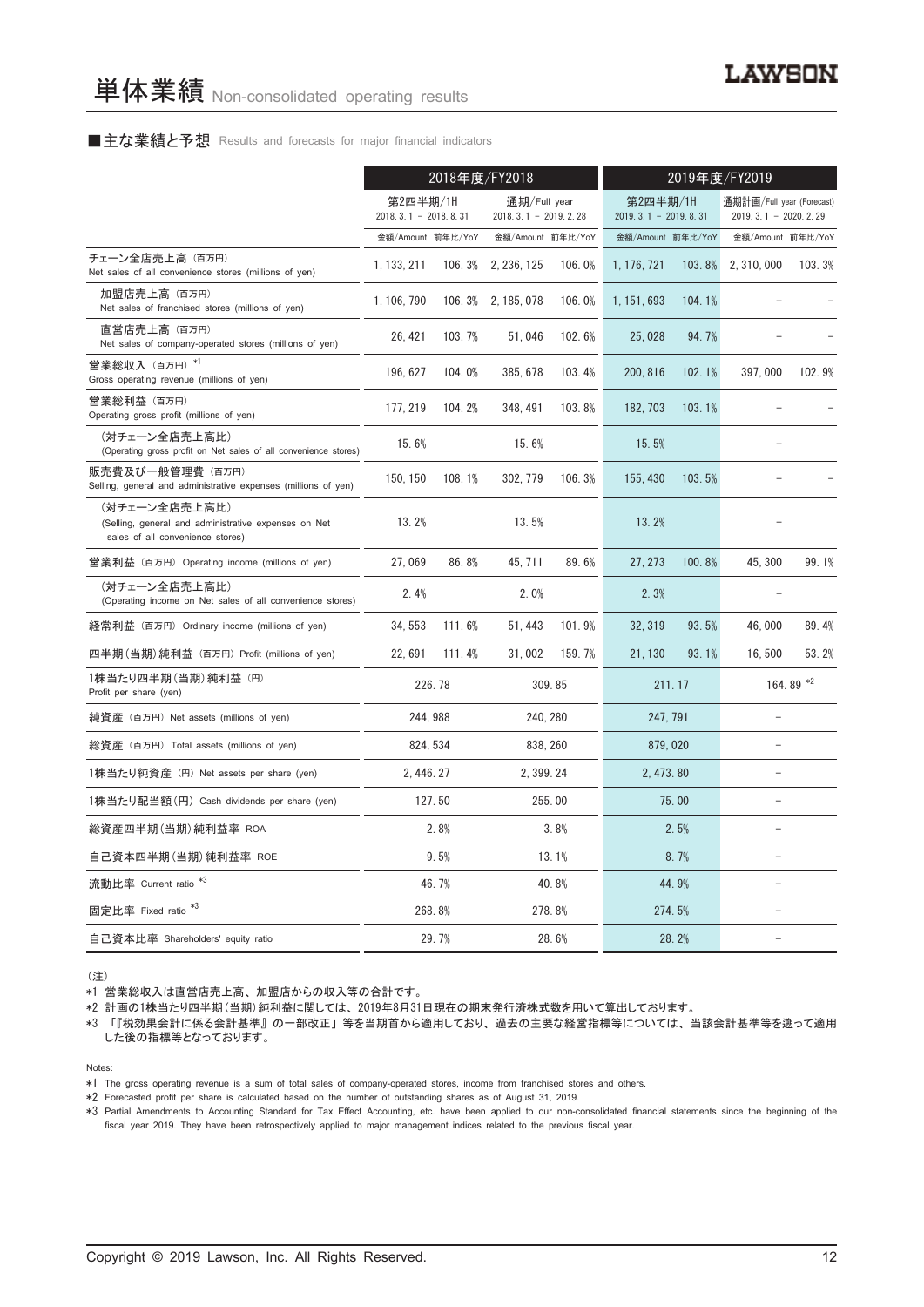#### ■損益計算書 Non-consolidated statement of income

|                                                            | 2018年度1H               |         | 2019年度1H               |         | 前年増減                |
|------------------------------------------------------------|------------------------|---------|------------------------|---------|---------------------|
|                                                            | $2018.3.1 - 2018.8.31$ |         | $2019.3.1 - 2019.8.31$ |         | Increase (Decrease) |
|                                                            | 百万円/Millions of yen    | 前年比/YoY | 百万円/Millions of yen    | 前年比/YoY | 百万円/Millions of yen |
| A. 営業総収入 Gross operating revenue<br>$B + E$                | 196.627                | 104.0%  | 200, 816               | 102.1%  | 4, 188              |
| B. 売上高 Net sales                                           | 26.750                 | 102.4%  | 25.028                 | 93.6%   | $-1, 721$           |
| C. 売上原価 Cost of sales                                      | 19, 408                | 102.3%  | 18, 113                | 93.3%   | $-1, 295$           |
| D. 売上総利益 Gross profit<br>$B - C$                           | 7, 341                 | 102.7%  | 6,915                  | 94.2%   | $-426$              |
| E. 営業収入 Operating revenue<br>$F + G$                       | 169, 877               | 104.2%  | 175, 788               | 103.5%  | 5,910               |
| F. 加盟店からの収入 Income from franchised stores                  | 150.575                | 104.7%  | 156, 486               | 103.9%  | 5,910               |
| G. その他の営業収入 Other operating revenue                        | 19, 302                | 100.7%  | 19.302                 | 100.0%  | $-0$                |
| H. 営業総利益 Operating gross profit<br>$A - C = D + E$         | 177, 219               | 104.2%  | 182, 703               | 103.1%  | 5,484               |
| I. 販売費及び一般管理費 Selling, general and administrative expenses | 150.150                | 108.1%  | 155, 430               | 103.5%  | 5,280               |
| J. 営業利益 Operating income<br>$H - I$                        | 27.069                 | 86.8%   | 27, 273                | 100.8%  | 203                 |
| 営業外収益 Non-operating income                                 | 10,069                 | 556.8%  | 7,345                  | 72.9%   | $-2,724$            |
| 営業外費用 Non-operating expenses                               | 2,585                  | 126.9%  | 2, 299                 | 88.9%   | $-286$              |
| 経常利益 Ordinary income                                       | 34, 553                | 111.6%  | 32.319                 | 93.5%   | $-2,234$            |
| 特別利益 Extraordinary income                                  | $\qquad \qquad -$      |         | 163                    |         | 163                 |
| 特別損失 Extraordinary losses                                  | 3, 178                 | 159.3%  | 4,440                  | 139.7%  | 1,261               |
| 税引前四半期純利益 Profit before income taxes                       | 31, 374                | 107.2%  | 28,041                 | 89.4%   | $-3,332$            |
| 法人税、住民税及び事業税 Income taxes - current                        | 9, 246                 | 117.8%  | 6, 156                 | 66.6%   | $-3,089$            |
| 法人税等調整額 Income taxes - deferred                            | $-563$                 |         | 754                    |         | 1,318               |
| 四半期純利益 Profit                                              | 22,691                 | 111.4%  | 21, 130                | 93.1%   | $-1, 561$           |

■販売費及び一般管理費の主な明細 Selling, general and administrative expenses \*

|                                                          | 2018年度1H                   |         | 2019年度1H               |         | 前年増減                |
|----------------------------------------------------------|----------------------------|---------|------------------------|---------|---------------------|
|                                                          | $2018, 3, 1 - 2018, 8, 31$ |         | $2019.3.1 - 2019.8.31$ |         | Increase (Decrease) |
|                                                          | 百万円/Millions of yen        | 前年比/YoY | 百万円/Millions of yen    | 前年比/YoY | 百万円/Millions of yen |
| 地代家賃 Rents                                               | 56.057                     | 106.8%  | 58.319                 | 104.0%  | 2, 261              |
| 人件費 Personnel expenses                                   | 23.014                     | 102.5%  | 23.409                 | 101.7%  | 395                 |
| 有形固定資産減価償却費 Depreciation of property and store equipment | 21.902                     | 112.4%  | 24.143                 | 110.2%  | 2.240               |
| 広告宣伝費 Advertising expenses                               | 7.200                      | 113.2%  | 7.629                  | 106.0%  | 428                 |
| 販売手数料 Sales commission                                   | 10.691                     | 120.2%  | 9.628                  | 90.1%   | $-1.062$            |
| その他 Other                                                | 31.284                     | 107.0%  | 32.300                 | 103.2%  | 1.016               |
| 合計 Total                                                 | 150.150                    | 108.1%  | 155, 430               | 103.5%  | 5.280               |

(注)

\* ITコスト(社内管理ベース)は、 2019年度第2四半期累計で50億円になります。 なお、 ITコストは 「有形固定資産減価償却費」 及び 「その他」 に計 上しています。

Note:

\* According to our internal calculation, IT-related expenses for the first half of fiscal 2019 stood at 5 billions of yen. These IT-related expenses are recorded under "Depreciation of property and store equipment" and "Other."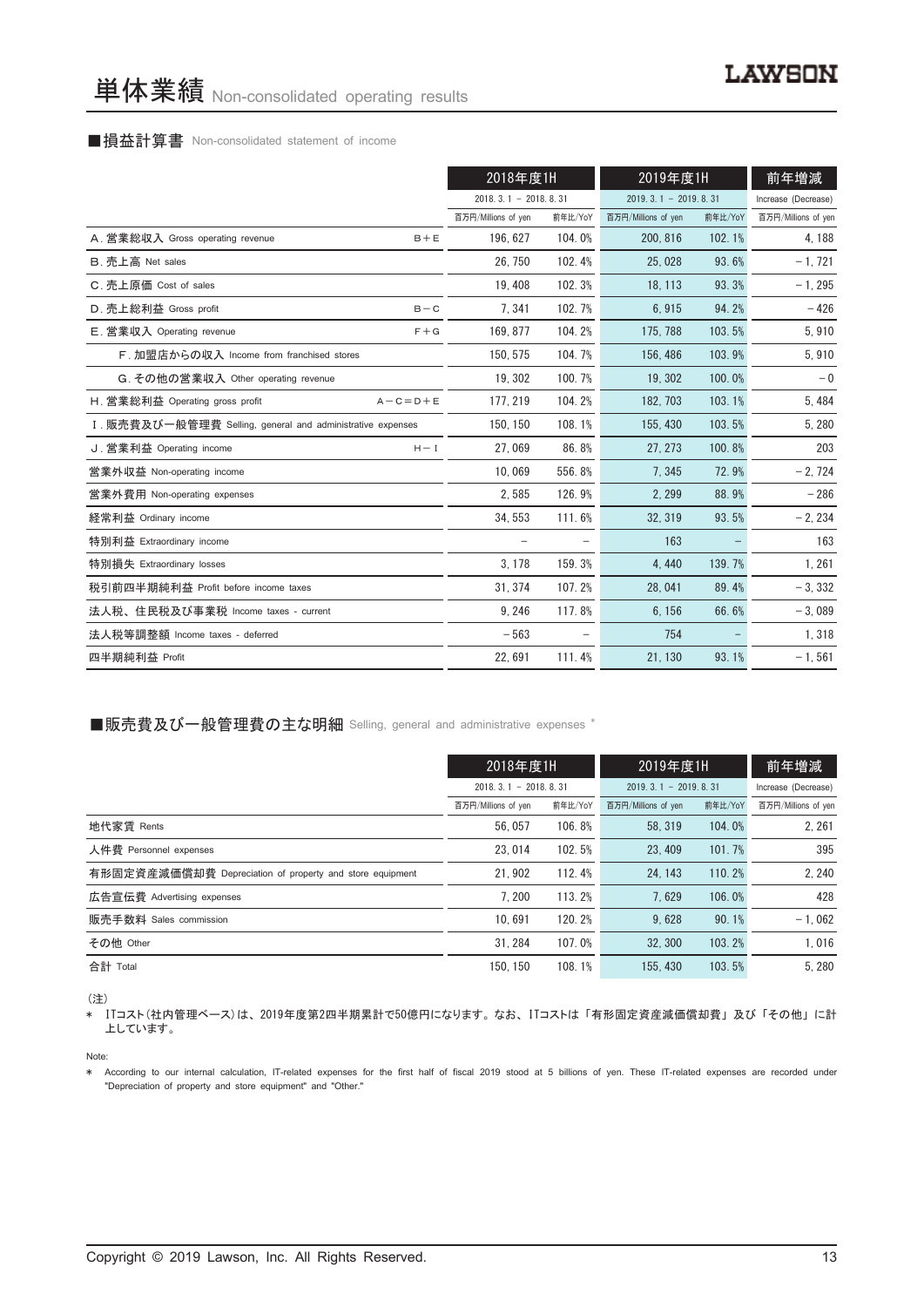#### ■投融資の状況 Capital expenditure

|                                                                | 2018年度1H               | 2019年度1H               | 前年増減                | 2019年度計画                             |
|----------------------------------------------------------------|------------------------|------------------------|---------------------|--------------------------------------|
|                                                                | $2018.3.1 - 2018.8.31$ | $2019.3.1 - 2019.8.31$ | Increase (Decrease) | Forecasts / 2019. 3. 1 - 2020. 2. 29 |
|                                                                | 百万円/Millions of yen    | 百万円/Millions of yen    | 百万円/Millions of yen | 百万円/Millions of yen                  |
| 新店投資 New store investments                                     | 18, 241                | 10, 439                | $-7,801$            | 23,500                               |
| 既存店投資<br>Existing store investments                            | 5, 714                 | 3, 101                 | $-2,612$            | 11,000                               |
| システム関連投資<br>IT-related investments                             | 4,884                  | 4,906                  | 22                  | 10,000                               |
| その他 Other                                                      | $-26$                  | 298                    | 324                 |                                      |
| 投資小計 Subtotal                                                  | 28, 813                | 18,746                 | $-10,066$           | 44,500                               |
| 出資・融資<br>Investments and advances                              | $-5, 212$              | 5,650                  | 10,862              | 5,500                                |
| リース Leases*                                                    | 22, 110                | 22,053                 | $-57$               | 41,000                               |
| 合計 Total                                                       | 45, 711                | 46, 449                | 737                 | 91,000                               |
| 有形固定資産減価償却費<br>Depreciation of property and store<br>equipment | 21, 902                | 24, 143                | 2, 240              | 49, 100                              |
| 無形固定資産償却費<br>Amortization of intangible assets                 | 3,720                  | 4,519                  | 799                 | 10, 100                              |
| 減価償却費合計<br>Total depreciation and amortization                 | 25, 622                | 28,662                 | 3,039               | 59, 200                              |

<sup>(</sup>注)

\* リース債務の返済による支出は、 2018年度第2四半期累計期間は16,385百万円、 2019年度第2四半期累計期間は19,227百万円です。

Note:

\* The amount of repayments of lease obligations is 16,385 millions of yen in the first half of fiscal year 2018 and 19,227 millions of yen in the first half of fiscal year 2019.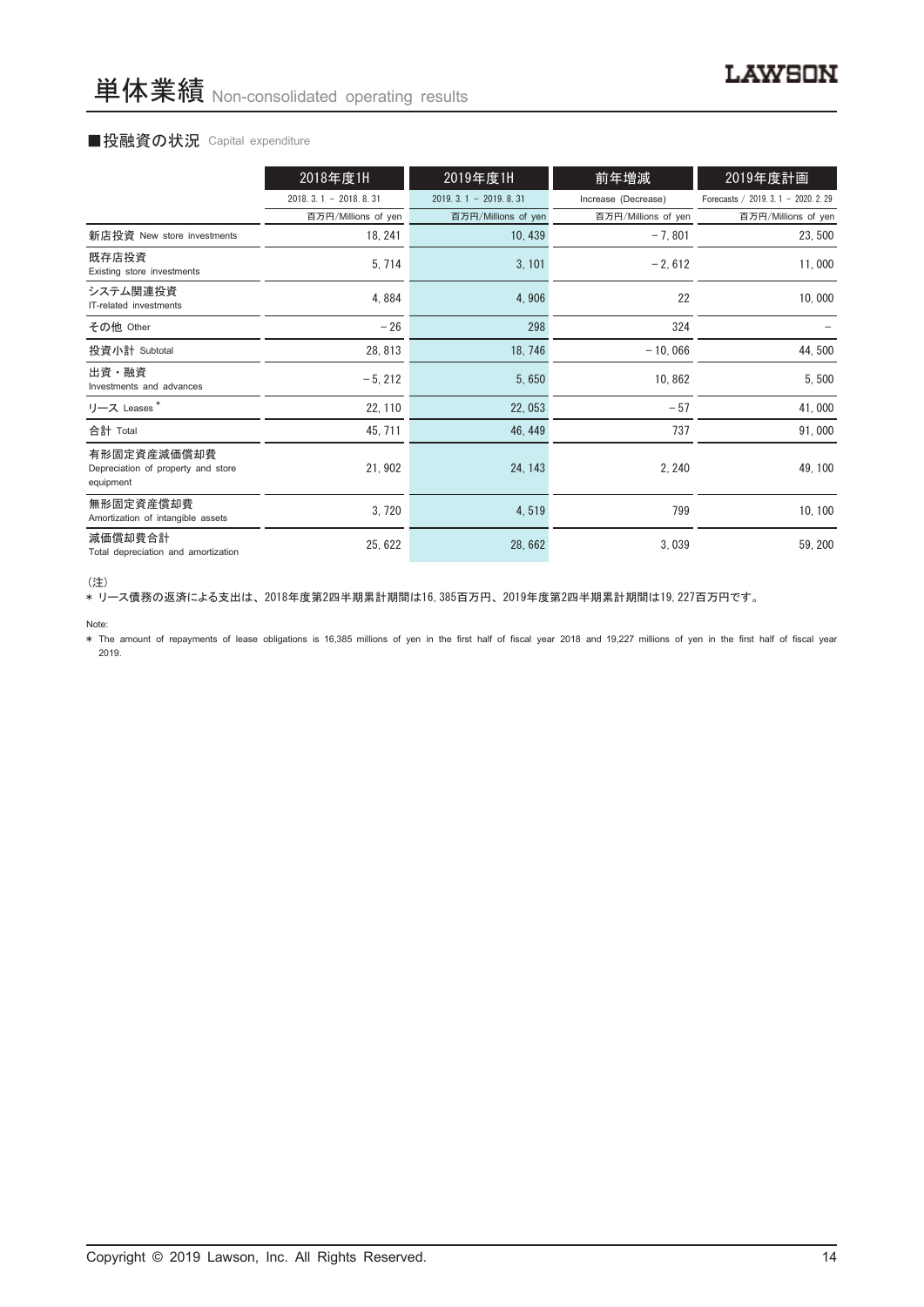#### ■貸借対照表 Non-consolidated balance sheet

|                                                                            | 2018年度<br>(2019年2月28日現在) | 2019年度第2四半期<br>(2019年8月31日現在) | 2018年度末からの増減                       |
|----------------------------------------------------------------------------|--------------------------|-------------------------------|------------------------------------|
|                                                                            | FY2018 (As of 2019.2.28) | FY2019 (As of 2019.8.31)      | Increase (Decrease) from 2019.2.28 |
| [資産の部 Assets]                                                              | 百万円/Millions of yen      | 百万円/Millions of yen           | 百万円/Millions of yen                |
| 流動資産 Current assets                                                        | 169, 053                 | 199, 495                      | 30, 442                            |
| 現金及び預金 Cash and deposits                                                   | 8, 266                   | 28, 556                       | 20, 289                            |
| 加盟店貸勘定 Accounts receivable - due from franchised stores                    | 46, 032                  | 46, 638                       | 605                                |
| リース債権 Lease receivables                                                    | 26,698                   | 26,030                        | - 668                              |
| 商品 Merchandise                                                             | 1,501                    | 1,358                         | $-142$                             |
| 前払費用 Prepaid expenses                                                      | 16,898                   | 15,086                        | $-1,812$                           |
| 未収入金 Accounts receivable - other                                           | 57,662                   | 72,916                        | 15, 253                            |
| その他 Other                                                                  | 12,043                   | 8,962                         | $-3,081$                           |
| 貸倒引当金 Allowance for doubtful accounts                                      | $-51$                    | $-52$                         | $-1$                               |
| 固定資産 Non-current assets                                                    | 669, 207                 | 679, 525                      | 10, 317                            |
| 有形固定資産 Property and store equipment                                        | 341.088                  | 347.246                       | 6, 157                             |
| ・建物 Buildings                                                              | 163, 750                 | 165, 167                      | 1,417                              |
| ・構築物 Structures                                                            | 30, 565                  | 30, 884                       | 319                                |
| ・工具、器具及び備品 Tools, furniture and fixtures                                   | 10,087                   | 9,519                         | $-568$                             |
| ・土地 Land                                                                   | 8,999                    | 8,999                         |                                    |
| ・リース資産 Leased assets                                                       | 125, 580                 | 131, 149                      | 5,569                              |
| ・建設仮勘定 Construction in progress                                            | 2, 106                   | 1,526                         | $-580$                             |
| 無形固定資産 Intangible assets                                                   | 47, 784                  | 46, 104                       | $-1,680$                           |
| ・ソフトウエア Software                                                           | 31,868                   | 31, 216                       | $-651$                             |
| ・のれん Goodwill                                                              | 15, 431                  | 14, 409                       | $-1,021$                           |
| ・その他 Other                                                                 | 485                      | 477                           | $-7$                               |
| 投資その他の資産 Investments and other assets                                      | 280, 333                 | 286, 174                      | 5,840                              |
| ・投資有価証券 Investments securities                                             | 12,861                   | 11, 277                       | $-1,583$                           |
| ・関係会社株式 Shares of subsidiaries and associates                              | 63, 224                  | 66, 825                       | 3,601                              |
| ・関係会社出資金<br>Investments in capital of subsidiaries and associates          | 19,838                   | 23, 822                       | 3,984                              |
| ・長期貸付金 Long-term loans receivable                                          | 43.079                   | 43,601                        | 522                                |
| ・関係会社長期貸付金<br>Long-term loans receivable from subsidiaries and associates  | 714                      | 708                           | $-5$                               |
| ・長期前払費用 Long-term prepaid expenses                                         | 17, 415                  | 16.662                        | $-753$                             |
| ・差入保証金 Guarantee deposits                                                  | 93,689                   | 93, 858                       | 168                                |
| ・繰延税金資産 Deferred tax assets                                                | 29, 145                  | 28, 755                       | $-389$                             |
| ・その他 Other                                                                 | 1, 197                   | 1,300                         | 102                                |
| ・貸倒引当金 Allowance for doubtful accounts                                     | $-833$                   | $-637$                        | 195                                |
| 資産合計 Total assets                                                          | 838, 260                 | 879, 020                      | 40, 760                            |
|                                                                            |                          |                               |                                    |
| 有形固定資産の減価償却累計額<br>Accumulated depreciation of property and store equipment | 296, 344                 | 307, 265                      | 10, 920                            |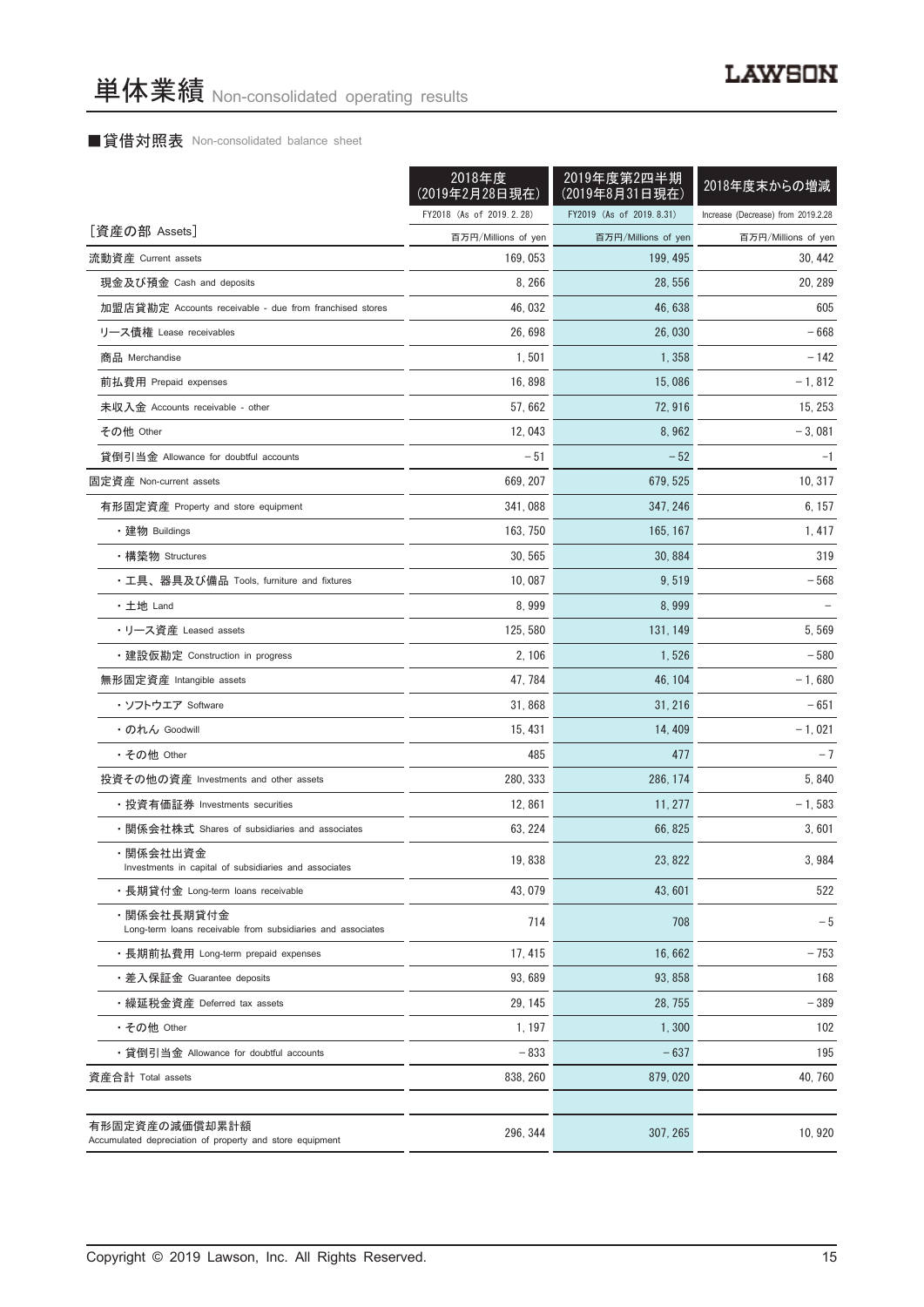#### ■貸借対照表 Non-consolidated balance sheet

|                                                                       | 2018年度<br>(2019年2月28日現在) | 2019年度第2四半期<br>(2019年8月31日現在) | 2018年度末からの増減                       |
|-----------------------------------------------------------------------|--------------------------|-------------------------------|------------------------------------|
|                                                                       | FY2018 (As of 2019.2.28) | FY2019 (As of 2019.8.31)      | Increase (Decrease) from 2019.2.28 |
| [負債の部 Liabilities]                                                    | 百万円/Millions of yen      | 百万円/Millions of yen           | 百万円/Millions of yen                |
| 流動負債 Current liabilities                                              | 413, 869                 | 444, 407                      | 30, 537                            |
| 買掛金 Accounts payable - trade                                          | 109, 034                 | 131, 808                      | 22, 774                            |
| 短期借入金 Short-term loans payable                                        | 54, 800                  | 46,600                        | $-8, 200$                          |
| 関係会社短期借入金<br>Short-term loans payable to subsidiaries and associates  | 32, 750                  | 33, 700                       | 950                                |
| 1年内返済予定の長期借入金<br>Current portion of long-term loans payable           | 50,000                   | 50,000                        |                                    |
| リース債務 Lease obligations                                               | 34, 391                  | 36, 111                       | 1,720                              |
| 未払金 Accounts payable - other                                          | 23, 133                  | 28, 437                       | 5, 304                             |
| 未払法人税等 Income taxes payable                                           | 2, 752                   | 8, 142                        | 5, 390                             |
| 未払費用 Accrued expenses                                                 | 2,260                    | 2,382                         | 122                                |
| 預り金 Deposits received                                                 | 96, 943                  | 98, 536                       | 1,593                              |
| 賞与引当金 Provision for bonuses                                           | 2,950                    | 3,410                         | 460                                |
| その他 Other                                                             | 4,854                    | 5, 277                        | 422                                |
| 固定負債 Non-current liabilities                                          | 184, 110                 | 186, 821                      | 2,711                              |
| リース債務 Lease obligations                                               | 121, 603                 | 124, 758                      | 3, 154                             |
| 退職給付引当金 Provision for retirement benefits                             | 11, 794                  | 12, 225                       | 430                                |
| 役員退職慰労引当金<br>Provision for retirement benefits to executive officers  | 201                      | 203                           | $\overline{2}$                     |
| 資産除去債務 Asset retirement obligations                                   | 27, 578                  | 27, 965                       | 386                                |
| その他 Other                                                             | 22, 932                  | 21,668                        | $-1, 264$                          |
| 負債合計 Total liabilities                                                | 597, 980                 | 631, 229                      | 33, 249                            |
| [純資産の部 Net assets]                                                    |                          |                               |                                    |
| 株主資本 Shareholders' equity                                             | 237, 281                 | 245, 669                      | 8,387                              |
| 資本金 Capital stock                                                     | 58, 506                  | 58, 506                       |                                    |
| 資本剰余金 Capital surplus                                                 | 47, 761                  | 47, 757                       | $-3$                               |
| ・資本準備金 Legal capital surplus                                          | 47,696                   | 47,696                        |                                    |
| ・その他資本剰余金 Other capital surplus                                       | 64                       | 60                            | $-3$                               |
| 利益剰余金 Retained earnings                                               | 132, 042                 | 140, 415                      | 8,372                              |
| ・利益準備金 Legal retained earnings                                        | 727                      | 727                           |                                    |
| ・別途積立金 General reserve                                                | 50,000                   | 50.000                        |                                    |
| ・繰越利益剰余金 Retained earnings brought forward                            | 81, 315                  | 89,688                        | 8,372                              |
| 自己株式 Treasury shares                                                  | $-1,028$                 | $-1.010$                      | 18                                 |
| 評価・換算差額等 Valuation and translation adjustments                        | 2,782                    | 1,866                         | $-916$                             |
| その他有価証券評価差額金<br>Valuation difference on available-for-sale securities | 3,349                    | 2,432                         | -916                               |
| 土地再評価差額金 Revaluation reserve for land                                 | $-566$                   | $-566$                        |                                    |
| 新株予約権 Subscription rights to shares                                   | 215                      | 255                           | 39                                 |
| 純資産合計 Net assets                                                      | 240, 280                 | 247, 791                      | 7,510                              |
| 負債純資産合計 Liabilities and net assets                                    | 838, 260                 | 879, 020                      | 40, 760                            |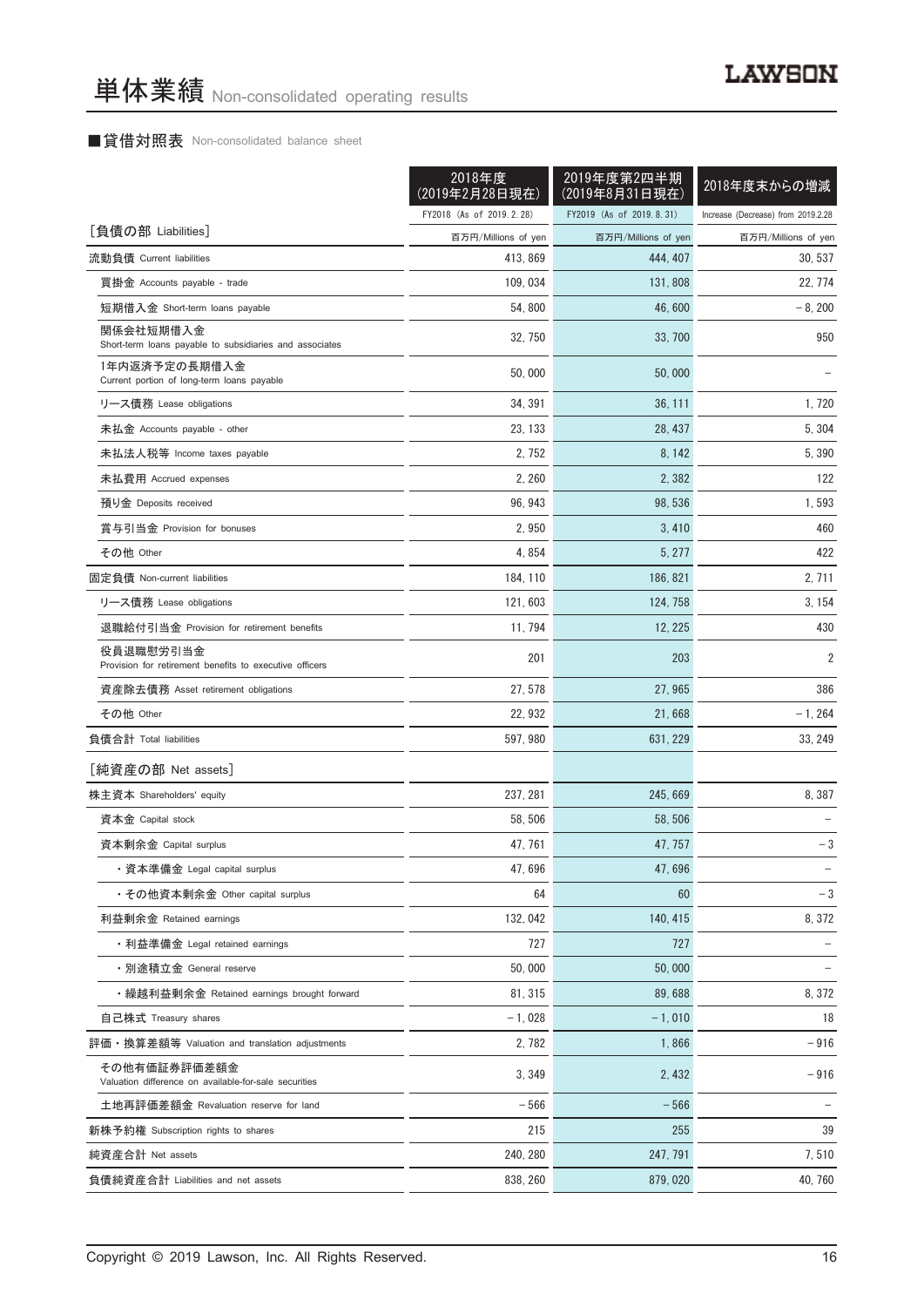#### ■国内コンビニエンスストアの店舗数の推移 Number of convenience stores in Japan \*1

|                                         | 2018年度1H/FY2018        |                     | 2019年度1H/FY2019 |                        | 2019年度計画/FY2019 (Forecast) |                        |
|-----------------------------------------|------------------------|---------------------|-----------------|------------------------|----------------------------|------------------------|
|                                         | $2018.3.1 - 2018.8.31$ |                     |                 | $2019.3.1 - 2019.8.31$ |                            | $2019.3.1 - 2020.2.29$ |
| 単体 Non-consolidated                     |                        | 「ローソン」「ナチュラルローソン」のみ |                 | 「ローソン」「ナチュラルローソン」のみ    |                            | 「ローソン」「ナチュラルローソン」のみ    |
| 開店 Opening (店/Store)                    | 507                    | 495                 | 288             | 285                    | 660                        | 630                    |
| 閉店 Closure (店/Store)                    | 168                    | 145                 | 230             | 201                    | 680                        | 630                    |
| うち置換 (-) *2 Re-location (-)             | 36                     | 36                  | 28              | 28                     |                            |                        |
| 純増減<br>Net Increase(Decrease) (店/Store) | 339                    | 350                 | 58              | 84                     | $-20$                      |                        |
| 総店舗数 Total number of stores             | 13, 484                | 12,690              | 13,855          | 13,075                 | 13, 777                    | 12,991                 |
| グループ会社 Group company                    |                        |                     |                 |                        |                            |                        |
| 開店 Opening (店/Store)                    | 18                     |                     | 19              |                        | 40                         |                        |
| 閉店 Closure (店/Store)                    | 9                      |                     | 15              |                        | 20                         |                        |
| 純増減<br>Net Increase(Decrease) (店/Store) | 9                      |                     | 4               |                        | 20                         |                        |
| 総店舗数 Total number of stores             | 856                    |                     | 866             |                        | 882                        |                        |
| グループ計 Total                             |                        |                     |                 |                        |                            |                        |
| 開店 Opening (店/Store)                    | 525                    |                     | 307             |                        | 700                        |                        |
| 閉店 Closure (店/Store)                    | 177                    |                     | 245             |                        | 700                        |                        |
| 純増減<br>Net Increase(Decrease) (店/Store) | 348                    |                     | 62              |                        |                            |                        |
| 総店舗数 Total number of stores             | 14, 340                |                     | 14, 721         |                        | 14,659                     |                        |

(注)

\*1 当社グループの運営するコンビニエンスストアの店舗数であり、 (株)ローソン山陰、 (株)ローソン高知、 (株)ローソン南九州、 (株)ローソン沖縄の運 営する店舗数を含みます。

\*2 立地の移転を行う為に閉鎖した店舗数です。

Notes:

\*1 The number of stores is a total number of stores operated by the Lawson group including the number of stores operated by Lawson Sanin, Inc., Lawson Kochi, Inc., Lawson Minamikyushu, Inc. and Lawson Okinawa, Inc.

\*2 It states number of stores closed for relocation purpose.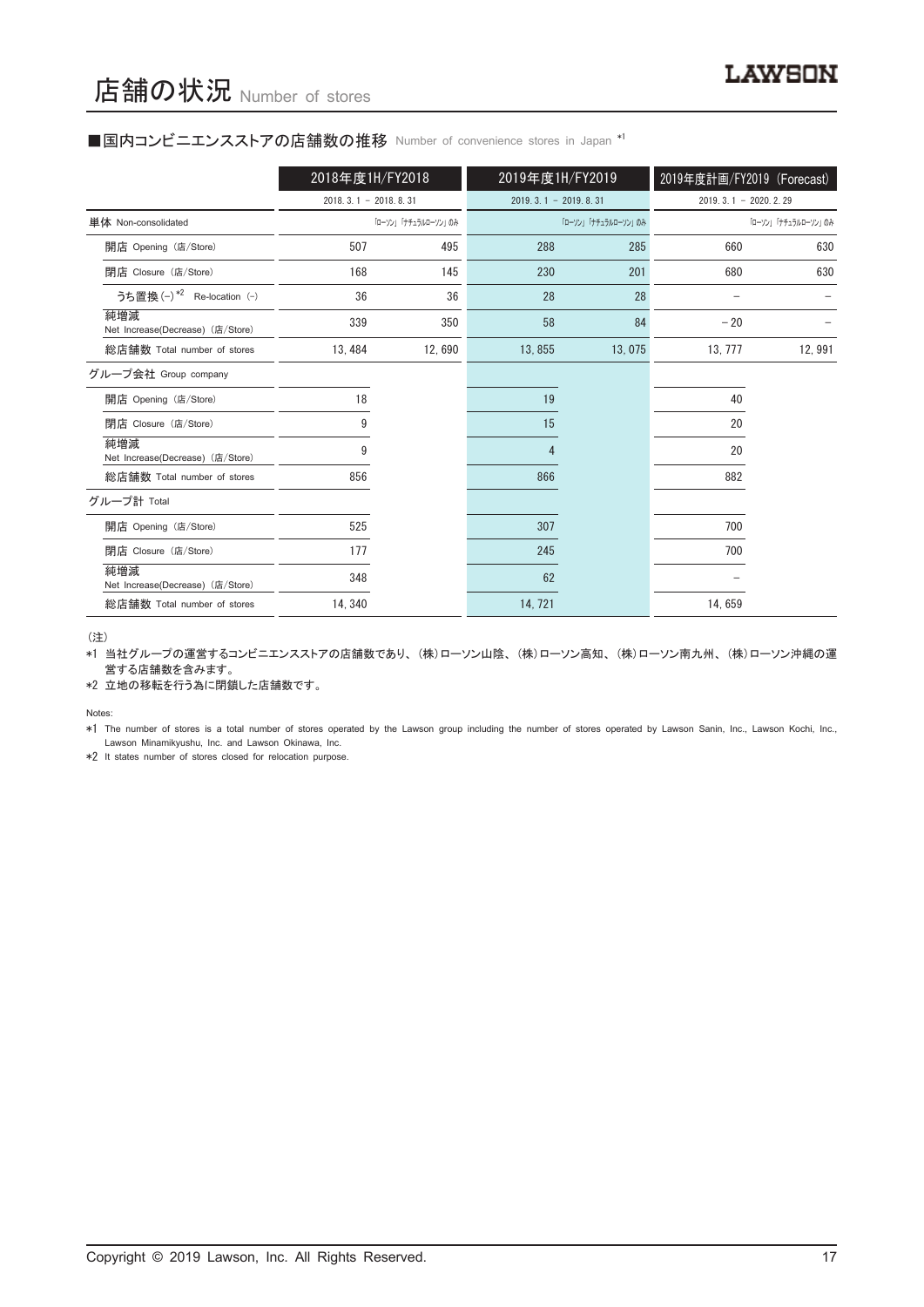# ■国内コンビニエンスストア店舗数 Number of convenience stores in Japan by store type

|                                                                     | 2018年8月        |           | 2019年2月        |           | 2019年8月         |                   | 期中増減店舗数                 |
|---------------------------------------------------------------------|----------------|-----------|----------------|-----------|-----------------|-------------------|-------------------------|
|                                                                     | August, 2018   |           | February, 2019 |           | August, 2019    |                   | Net increase (Decrease) |
|                                                                     | 店/Store        | 構成比/Share | 店/Store        | 構成比/Share |                 | 店/Store 構成比/Share | 店/Store                 |
| 株式会社ローソン Lawson, Inc.                                               |                |           |                |           |                 |                   |                         |
| 直営店 Company-operated stores                                         |                |           |                |           |                 |                   |                         |
| ローソン LAWSON                                                         | 297            | 2.1%      | 303            | 2.1%      | 278             | 1.9%              | $-25$                   |
| ナチュラルローソン NATURAL LAWSON                                            | 24             | 0.2%      | 24             | 0.2%      | 24              | 0.2%              |                         |
| 加盟店 Franchised stores                                               |                |           |                |           |                 |                   |                         |
| Bタイプ Type B                                                         | 1.749          | 12.2%     | 1,839          | 12.5%     | 1,827           | 12.4%             | $-12$                   |
| Gタイプ Type G                                                         | 1,521          | 10.6%     | 1,466          | 10.0%     | 1,409           | 9.6%              | $-57$                   |
| Cタイプ Type C                                                         | 8,982          | 62.6%     | 9, 244         | 63.1%     | 9,418           | 64.0%             | 174                     |
| ナチュラルローソン NATURAL LAWSON                                            | 117            | 0.8%      | 115            | 0.8%      | 119             | 0.8%              | 4                       |
| ローソンストア100 LAWSON STORE100                                          | 794            | 5.5%      | 806            | 5.5%      | 780             | 5.3%              | $-26$                   |
| 小計 Subtotal                                                         | 13, 484        | 94.0%     | 13, 797        | 94.1%     | 13,855          | 94.1%             | 58                      |
| 株式会社ローソン山陰 Lawson Sanin, Inc.                                       |                |           |                |           |                 |                   |                         |
| 直営店 Company-operated stores                                         | 4              | 0.0%      | 5              | 0.0%      | 4               | 0.0%              | $-1$                    |
| 加盟店 Franchised stores                                               | 287            | 2.0%      | 287            | 2.0%      | 289             | 2.0%              | $\sqrt{2}$              |
| 小計 Subtotal                                                         | 291            | 2.0%      | 292            | 2.0%      | 293             | 2.0%              | $\mathbf{1}$            |
| 株式会社ローソン高知 Lawson Kochi, Inc.                                       |                |           |                |           |                 |                   |                         |
| 直営店 Company-operated stores                                         | 4              | 0.0%      | 6              | 0.0%      | 4               | 0.0%              | $-2$                    |
| 加盟店 Franchised stores                                               | 137            | 1.0%      | 134            | 0.9%      | 134             | 0.9%              |                         |
| 小計 Subtotal                                                         | 141            | 1.0%      | 140            | 1.0%      | 138             | 0.9%              | $-2$                    |
| 株式会社ローソン南九州 Lawson Minamikyushu, Inc.                               |                |           |                |           |                 |                   |                         |
| 直営店 Company-operated stores                                         | $\overline{2}$ | 0.0%      | 3              | 0.0%      | 3               | 0.0%              |                         |
| 加盟店 Franchised stores                                               | 195            | 1.4%      | 194            | 1.3%      | 196             | 1.3%              | $\overline{2}$          |
| 小計 Subtotal                                                         | 197            | 1.4%      | 197            | 1.3%      | 199             | 1.4%              | 2                       |
| 株式会社ローソン沖縄 Lawson Okinawa, Inc.                                     |                |           |                |           |                 |                   |                         |
| 直営店 Company-operated stores                                         | 4              | 0.0%      | 4              | 0.0%      | $6\phantom{.}6$ | 0.0%              | $\sqrt{2}$              |
| 加盟店 Franchised stores                                               | 223            | 1.6%      | 229            | 1.6%      | 230             | 1.6%              | $\mathbf{1}$            |
| 小計 Subtotal                                                         | 227            | 1.6%      | 233            | 1.6%      | 236             | 1.6%              | 3                       |
| 国内コンビニエンスストアグループ店舗数計<br>Total number of convenience stores in Japan | 14, 340        | 100.0%    | 14,659         | 100.0%    | 14, 721         | 100.0%            | 62                      |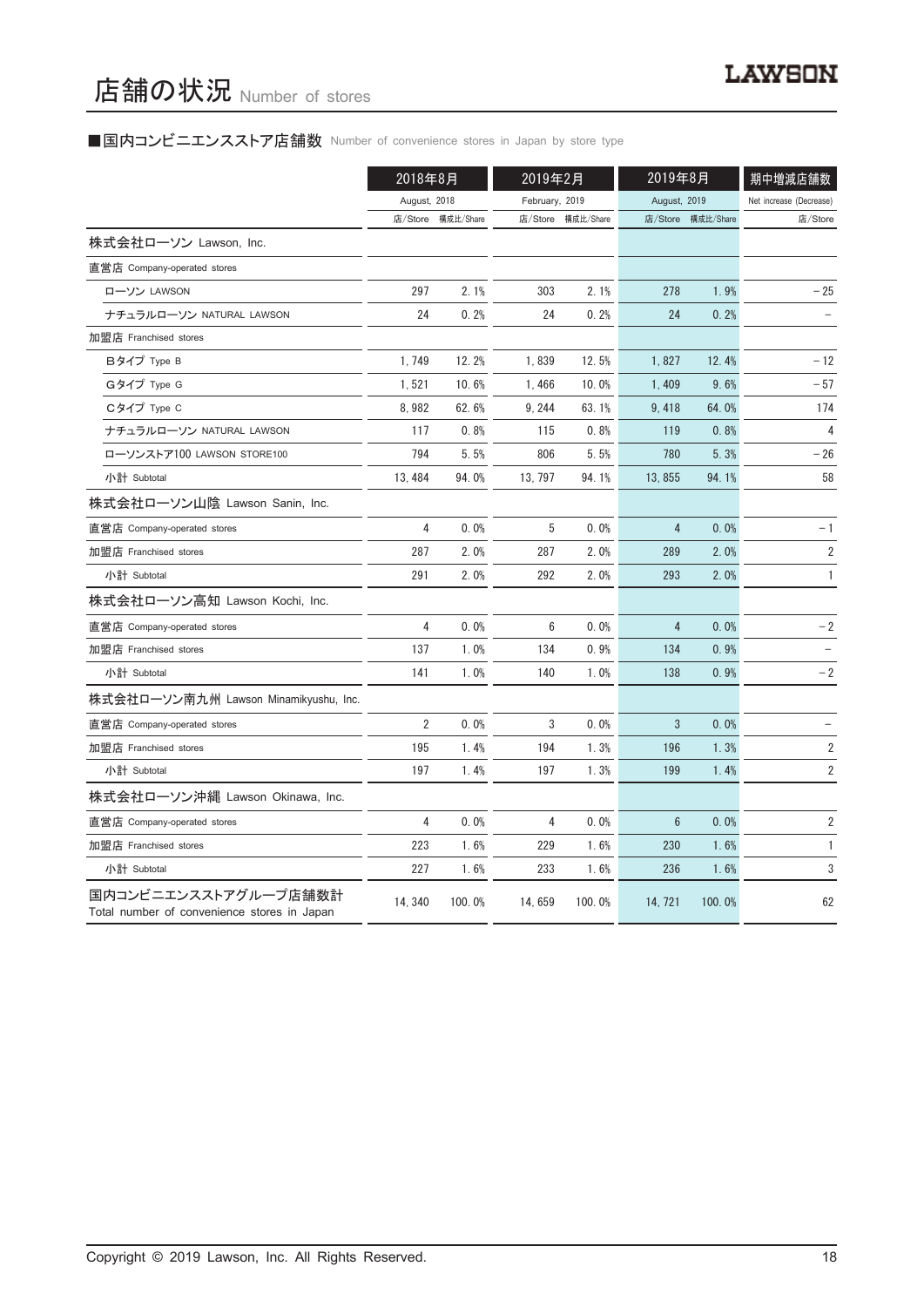#### ■都道府県別店舗分布状況 Number of convenience stores by region and prefecture

|                |              |         | 2019年2月                  |         |               | 2019年8月           |         |                         | 期中増減店舗数                  |                         |
|----------------|--------------|---------|--------------------------|---------|---------------|-------------------|---------|-------------------------|--------------------------|-------------------------|
|                |              |         | February, 2019           |         |               | August, 2019      |         |                         | Net increase (Decrease)  |                         |
|                |              | ローソン    | ローソンストア100               | 計       | ローソン          | ローソンストア100        | 計       | ローソン                    | ローソンストア100               | 計                       |
|                |              | LAWSON  | LAWSON STORE100          | Total   | <b>LAWSON</b> | LAWSON STORE100   | Total   | LAWSON                  | LAWSON STORE100          | Total                   |
|                |              | 店/Store | 店/Store                  | 店/Store | 店/Store       | 店/Store           | 店/Store | 店/Store                 | 店/Store                  | 店/Store                 |
| 北海道 Hokkaido   | 北海道 Hokkaido | 670     | $\qquad \qquad -$        | 670     | 681           | -                 | 681     | 11                      | $\qquad \qquad -$        | 11                      |
| 東北 Tohoku      | 青森 Aomori    | 262     | $\qquad \qquad -$        | 262     | 266           |                   | 266     | 4                       | $\overline{\phantom{0}}$ | 4                       |
|                | 秋田 Akita     | 190     | $\qquad \qquad -$        | 190     | 191           | $\qquad \qquad -$ | 191     | 1                       | $\overline{\phantom{a}}$ | $\mathbf{1}$            |
|                | 岩手 Iwate     | 179     | $\qquad \qquad -$        | 179     | 178           | $\qquad \qquad -$ | 178     | $-1$                    | $\qquad \qquad -$        | $-1$                    |
|                | 宮城 Miyagi    | 252     | $\qquad \qquad -$        | 252     | 254           | $\qquad \qquad -$ | 254     | $\sqrt{2}$              | $\overline{\phantom{0}}$ | $\overline{\mathbf{c}}$ |
|                | 山形 Yamagata  | 112     | $\qquad \qquad -$        | 112     | 114           | $\qquad \qquad -$ | 114     | $\sqrt{2}$              | $\overline{\phantom{a}}$ | $\overline{\mathbf{c}}$ |
|                | 福島 Fukushima | 158     | $\qquad \qquad -$        | 158     | 164           | $\qquad \qquad -$ | 164     | 6                       | $\qquad \qquad -$        | $\boldsymbol{6}$        |
|                | 小計 Subtotal  | 1, 153  | $\qquad \qquad -$        | 1, 153  | 1, 167        | $\qquad \qquad -$ | 1, 167  | 14                      | $\qquad \qquad -$        | 14                      |
| 関東 Kanto       | 栃木 Tochigi   | 201     | $\overline{\phantom{a}}$ | 201     | 205           | $\qquad \qquad -$ | 205     | 4                       | $\overline{\phantom{a}}$ | 4                       |
|                | 群馬 Gunma     | 254     | $\qquad \qquad -$        | 254     | 255           | $\qquad \qquad -$ | 255     | 1                       |                          | $\mathbf{1}$            |
|                | 埼玉 Saitama   | 657     | 45                       | 702     | 662           | 42                | 704     | 5                       | $-3$                     | $\sqrt{2}$              |
|                | 千葉 Chiba     | 567     | 49                       | 616     | 565           | 46                | 611     | $-2$                    | $-3$                     | $-5$                    |
|                | 茨城 Ibaraki   | 219     | 4                        | 223     | 220           | 4                 | 224     | 1                       | $\qquad \qquad -$        | $\mathbf{1}$            |
|                | 東京 Tokyo     | 1,463   | 285                      | 1,748   | 1,465         | 281               | 1,746   | $\overline{2}$          | $-4$                     | $-2$                    |
|                | 神奈川 Kanagawa | 985     | 136                      | 1, 121  | 1,004         | 129               | 1, 133  | 19                      | $-7$                     | 12                      |
|                | 小計 Subtotal  | 4,346   | 519                      | 4,865   | 4,376         | 502               | 4,878   | $30\,$                  | $-17$                    | 13                      |
| 甲信越 Koshinetsu | 新潟 Niigata   | 230     | $\overline{\phantom{0}}$ | 230     | 229           |                   | 229     | $-1$                    | $\overline{\phantom{a}}$ | $-1$                    |
|                | 山梨 Yamanashi | 136     | $\qquad \qquad -$        | 136     | 137           | $\qquad \qquad -$ | 137     | $\mathbf{1}$            | $\overline{\phantom{a}}$ | $\mathbf{1}$            |
|                | 長野 Nagano    | 175     | $\qquad \qquad -$        | 175     | 175           | -                 | 175     | $\qquad \qquad -$       |                          |                         |
|                | 小計 Subtotal  | 541     | $\qquad \qquad -$        | 541     | 541           | -                 | 541     | $\qquad \qquad -$       | $\qquad \qquad -$        |                         |
| 北陸 Hokuriku    | 石川 Ishikawa  | 102     | $\qquad \qquad -$        | 102     | 104           | $\qquad \qquad -$ | 104     | 2                       | $\overline{\phantom{a}}$ | 2                       |
|                | 富山 Toyama    | 194     | $\qquad \qquad -$        | 194     | 194           | -                 | 194     | $\qquad \qquad -$       | $\qquad \qquad -$        |                         |
|                | 福井 Fukui     | 113     | $\qquad \qquad -$        | 113     | 115           |                   | 115     | $\overline{\mathbf{c}}$ |                          | 2                       |
|                | 小計 Subtotal  | 409     | $\qquad \qquad -$        | 409     | 413           |                   | 413     | 4                       | $\qquad \qquad -$        | $\overline{4}$          |
| 東海 Tokai       | 静岡 Shizuoka  | 282     | $\qquad \qquad -$        | 282     | 289           | $\qquad \qquad -$ | 289     | $\overline{7}$          |                          | $\overline{7}$          |
|                | 愛知 Aichi     | 633     | 97                       | 730     | 640           | 97                | 737     | $\overline{7}$          | $\overline{\phantom{a}}$ | $\overline{7}$          |
|                | 岐阜 Gifu      | 174     | 6                        | 180     | 177           | 5                 | 182     | 3                       | $-1$                     | 2                       |
|                | 三重 Mie       | 141     | $\qquad \qquad -$        | 141     | 143           | $\qquad \qquad -$ | 143     | $\overline{2}$          | $\overline{\phantom{a}}$ | $\overline{2}$          |
|                | 小計 Subtotal  | 1,230   | 103                      | 1,333   | 1, 249        | 102               | 1,351   | 19                      | $-1$                     | 18                      |

#### (注)

\* ローソンの店舗数には、 「ローソン」 「ナチュラルローソン」を含みます。

Note:

\* The number of stores of LAWSON includes LAWSON and NATURAL LAWSON.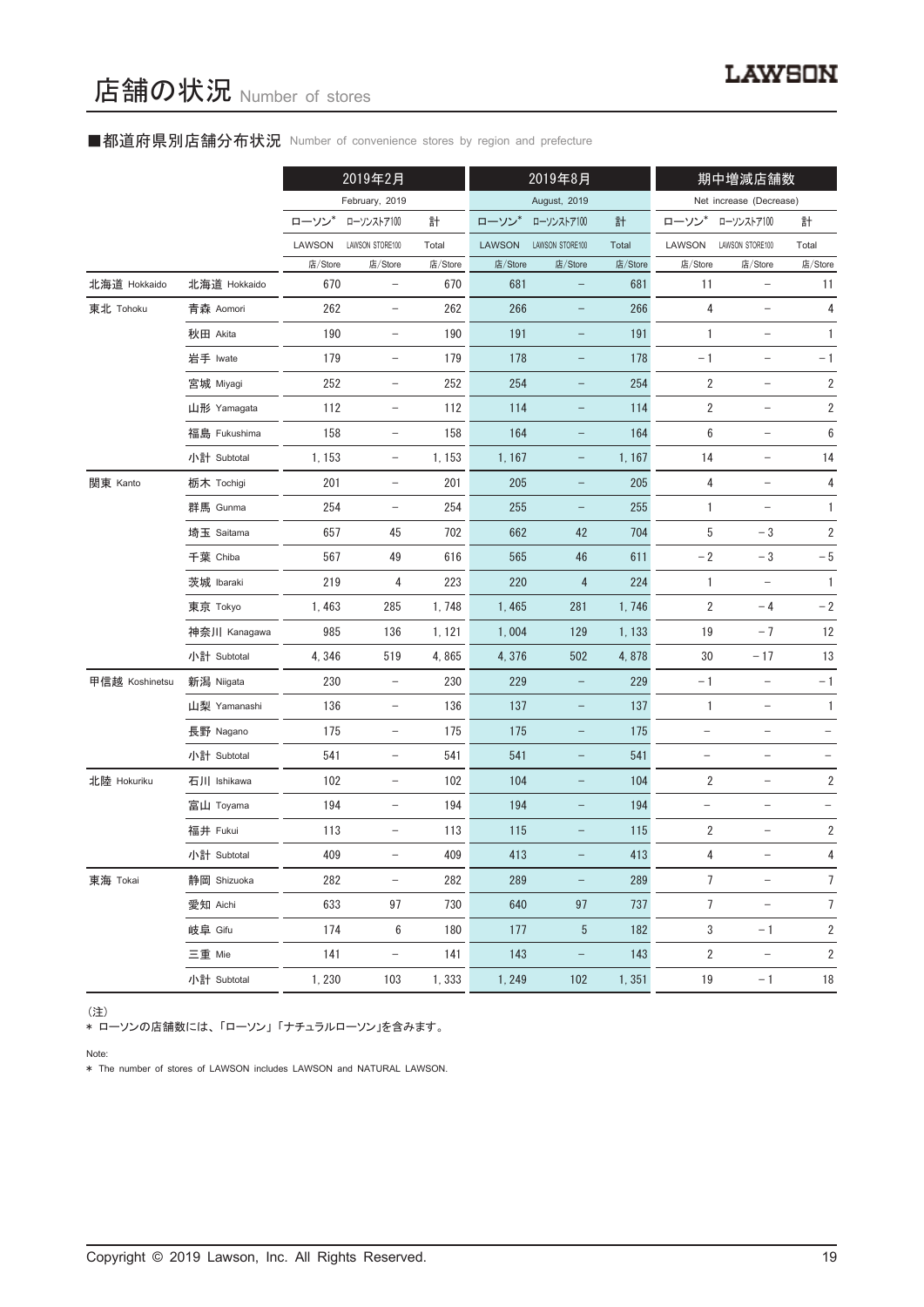#### ■都道府県別店舗分布状況 Number of convenience stores by region and prefecture

|            |                                                                     |         | 2019年2月                           |         |               | 2019年8月                  |         |                          | 期中増減店舗数                           |                   |
|------------|---------------------------------------------------------------------|---------|-----------------------------------|---------|---------------|--------------------------|---------|--------------------------|-----------------------------------|-------------------|
|            |                                                                     |         | February, 2019                    |         |               | August, 2019             |         |                          | Net increase (Decrease)           |                   |
|            |                                                                     | ローソン*   | ローソンストア100                        | 計       | ローソン*         | ローソンストア100               | 計       | ローソン                     | ローソンストア100                        | 計                 |
|            |                                                                     | LAWSON  | LAWSON STORE100                   | Total   | <b>LAWSON</b> | LAWSON STORE100          | Total   | LAWSON                   | LAWSON STORE100                   | Total             |
|            |                                                                     | 店/Store | 店/Store                           | 店/Store | 店/Store       | 店/Store                  | 店/Store | 店/Store                  | 店/Store                           | 店/Store           |
| 近畿 Kinki   | 京都 Kyoto                                                            | 306     | 30                                | 336     | 302           | 26                       | 328     | $-4$                     | $-4$                              | $-8$              |
|            | 滋賀 Shiga                                                            | 159     | $\overline{\phantom{a}}$          | 159     | 156           | $\qquad \qquad -$        | 156     | $-3$                     | $\qquad \qquad -$                 | $-3$              |
|            | 奈良 Nara                                                             | 140     | $\overline{\phantom{0}}$          | 140     | 141           |                          | 141     | 1                        |                                   | $\mathbf{1}$      |
|            | 和歌山 Wakayama                                                        | 152     | $\overline{\phantom{a}}$          | 152     | 151           | -                        | 151     | $-1$                     |                                   | $-1$              |
|            | 大阪 Osaka                                                            | 1,032   | 119                               | 1, 151  | 1,034         | 117                      | 1, 151  | $\sqrt{2}$               | $-2$                              | $\qquad \qquad -$ |
|            | 兵庫 Hyogo                                                            | 652     | 35                                | 687     | 645           | 33                       | 678     | $-7$                     | $-2$                              | $-\,9$            |
|            | 小計 Subtotal                                                         | 2, 441  | 184                               | 2,625   | 2,429         | 176                      | 2,605   | $-12$                    | $-8$                              | $-20$             |
| 中国 Chugoku | 岡山 Okayama                                                          | 202     | $\qquad \qquad -$                 | 202     | 206           |                          | 206     | 4                        |                                   | 4                 |
|            | 広島 Hiroshima                                                        | 234     | $\overline{\phantom{a}}$          | 234     | 237           | -                        | 237     | 3                        | $\qquad \qquad -$                 | 3                 |
|            | 山口 Yamaguchi                                                        | 117     | $\qquad \qquad -$                 | 117     | 119           |                          | 119     | $\overline{2}$           | $\overline{\phantom{0}}$          | 2                 |
|            | 鳥取 Tottori                                                          | 143     | $\qquad \qquad -$                 | 143     | 143           |                          | 143     |                          | $\overline{\phantom{0}}$          |                   |
|            | 島根 Shimane                                                          | 148     | $\overline{\phantom{a}}$          | 148     | 149           | $\overline{\phantom{0}}$ | 149     | 1                        | $\qquad \qquad -$                 | 1                 |
|            | 小計 Subtotal                                                         | 844     | $\overline{\phantom{a}}$          | 844     | 854           |                          | 854     | 10                       | $\overline{\phantom{0}}$          | $10$              |
| 四国 Shikoku | 香川 Kagawa                                                           | 133     | $\overline{\phantom{a}}$          | 133     | 136           | $\qquad \qquad -$        | 136     | 3                        | $\overline{a}$                    | $\sqrt{3}$        |
|            | 愛媛 Ehime                                                            | 219     | $\overline{\phantom{0}}$          | 219     | 216           |                          | 216     | $-3$                     |                                   | $-3$              |
|            | 徳島 Tokushima                                                        | 138     | $\overline{\phantom{a}}$          | 138     | 137           | $\qquad \qquad -$        | 137     | $-1$                     | $\overline{\phantom{0}}$          | $-1$              |
|            | 高知 Kochi                                                            | 140     | $\overline{\phantom{0}}$          | 140     | 138           |                          | 138     | $-2$                     | $\overline{\phantom{a}}$          | $-2$              |
|            | 小計 Subtotal                                                         | 630     | $\qquad \qquad -$                 | 630     | 627           |                          | 627     | $-3$                     | $\overline{\phantom{0}}$          | $-3$              |
| 九州 Kyushu  | 福岡 Fukuoka                                                          | 523     | $\qquad \qquad -$                 | 523     | 526           | $\qquad \qquad -$        | 526     | 3                        | $\overline{\phantom{a}}$          | $\sqrt{3}$        |
|            | 佐賀 Saga                                                             | 75      | $\overline{\phantom{a}}$          | 75      | 75            | $\overline{\phantom{0}}$ | 75      | $\overline{\phantom{0}}$ | $\overline{\phantom{0}}$          |                   |
|            | 長崎 Nagasaki                                                         | 109     | $\qquad \qquad -$                 | 109     | 112           |                          | 112     | 3                        |                                   | 3                 |
|            | 大分 Oita                                                             | 188     |                                   | 188     | 191           |                          | 191     | 3                        |                                   | 3                 |
|            | 熊本 Kumamoto                                                         | 157     | $\hspace{1.0cm} - \hspace{1.0cm}$ | 157     | 158           | -                        | 158     | 1                        | $\qquad \qquad -$                 | 1                 |
|            | 宮崎 Miyazaki                                                         | 107     | $\qquad \qquad -$                 | 107     | 107           |                          | 107     | $\qquad \qquad -$        | $\qquad \qquad -$                 | $\equiv$          |
|            | 鹿児島 Kagoshima                                                       | 197     | $\qquad \qquad -$                 | 197     | 199           |                          | 199     | 2                        | $\overline{\phantom{0}}$          | $\overline{2}$    |
|            | 小計 Subtotal                                                         | 1,356   | $\overline{\phantom{a}}$          | 1,356   | 1,368         | $\qquad \qquad -$        | 1,368   | 12                       | $\overline{\phantom{a}}$          | 12                |
| 沖縄 Okinawa | 沖縄 Okinawa                                                          | 233     | $\overline{\phantom{m}}$          | 233     | 236           | $\qquad \qquad -$        | 236     | 3                        | $\hspace{1.0cm} - \hspace{1.0cm}$ | 3                 |
|            | 国内コンビニエンスストアグループ店舗数計<br>Total number of convenience stores in Japan | 13,853  | 806                               | 14,659  | 13, 941       | 780                      | 14, 721 | 88                       | $-26$                             | 62                |

(注)

\* ローソンの店舗数には、 「ローソン」 「ナチュラルローソン」 を含みます。

Note:

\* The number of stores of LAWSON includes LAWSON and NATURAL LAWSON.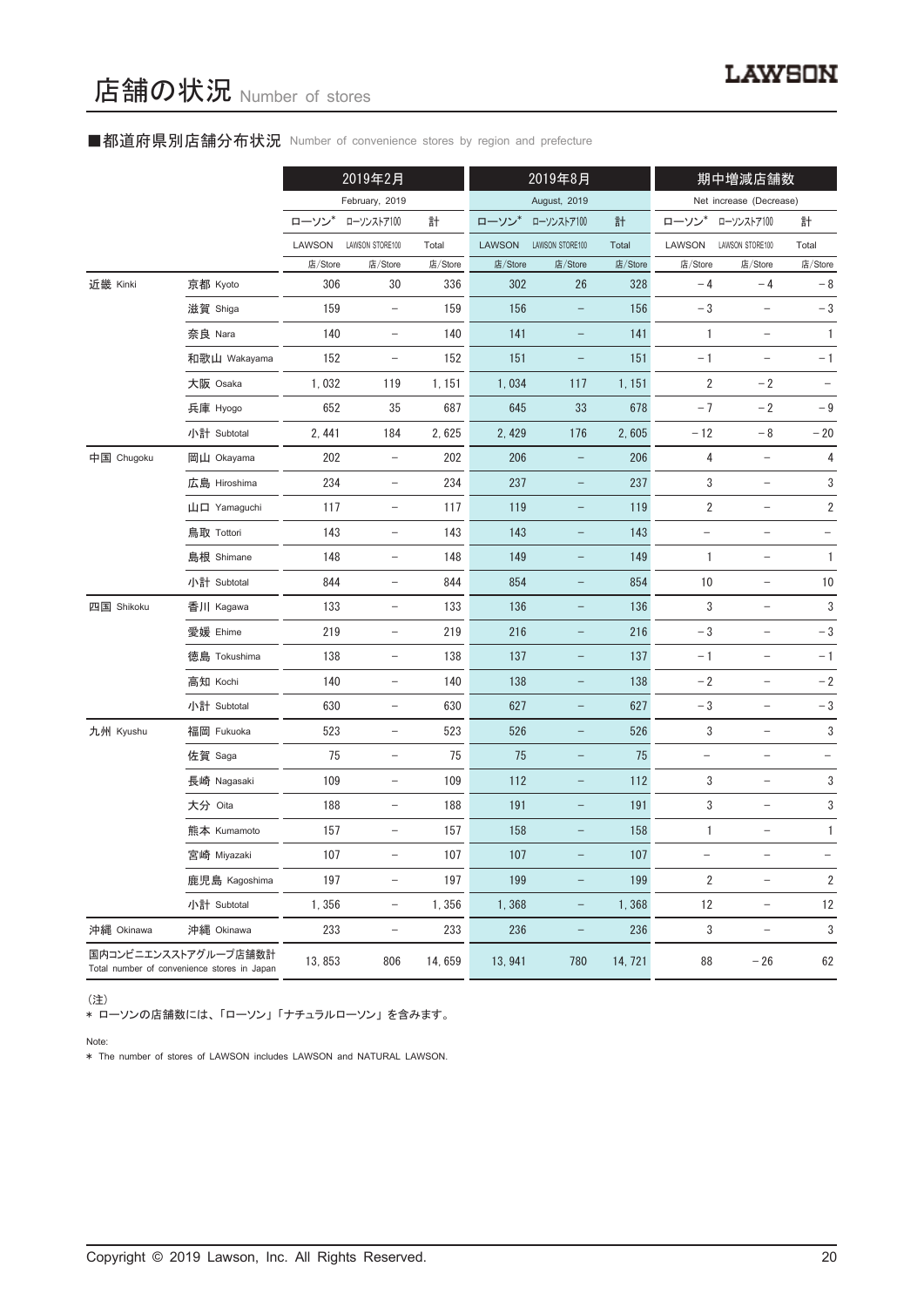# ■海外コンビニエンスストア店舗数 Number of convenience stores abroad

|                                                               | 2018年8月        | 2019年2月        | 2019年8月        | 期中増減店舗数                 |
|---------------------------------------------------------------|----------------|----------------|----------------|-------------------------|
|                                                               | August, 2018   | February, 2019 | August, 2019   | Net increase (Decrease) |
|                                                               | 店/Store        | 店/Store        | 店/Store        | 店/Store                 |
| 上海市及びその周辺地域<br>中国<br>China Shanghai and surrounding area      | 1,044          | 1, 227         | 1,450          | 223                     |
| 中国<br>重慶市<br>China Chongqing                                  | 182            | 198            | 212            | 14                      |
| 中国<br>大連市<br>China Dalian                                     | 136            | 146            | 159            | 13                      |
| 中国<br>北京市<br>China Beijing                                    | 86             | 108            | 118            | $10$                    |
| 瀋陽市<br>中国<br>China Shenyang                                   |                |                | 3              | 3                       |
| 中国<br>武漢市<br>China Wuhan                                      | 255            | 308            | 347            | 39                      |
| 中国 合肥市<br>China Hefei                                         | 6              | 20             | 28             | 8                       |
| 中国 長沙市<br>China Changsha                                      |                |                | 6              | 6                       |
| 中国 小計<br>Subtotal                                             | 1,709          | 2,007          | 2,323          | 316                     |
| タイ<br>Thailand                                                | 109            | 120            | 124            | 4                       |
| インドネシア<br>Indonesia                                           | 37             | 42             | 45             | 3                       |
| フィリピン<br>Philippines                                          | 35             | 39             | 53             | 14                      |
| 米国 ハワイ州<br>United States of America Hawaii                    | $\overline{2}$ | $\overline{2}$ | $\overline{c}$ |                         |
| 海外コンビニエンスストア店舗数計<br>Total number of convenience stores abroad | 1,892          | 2, 210         | 2,547          | 337                     |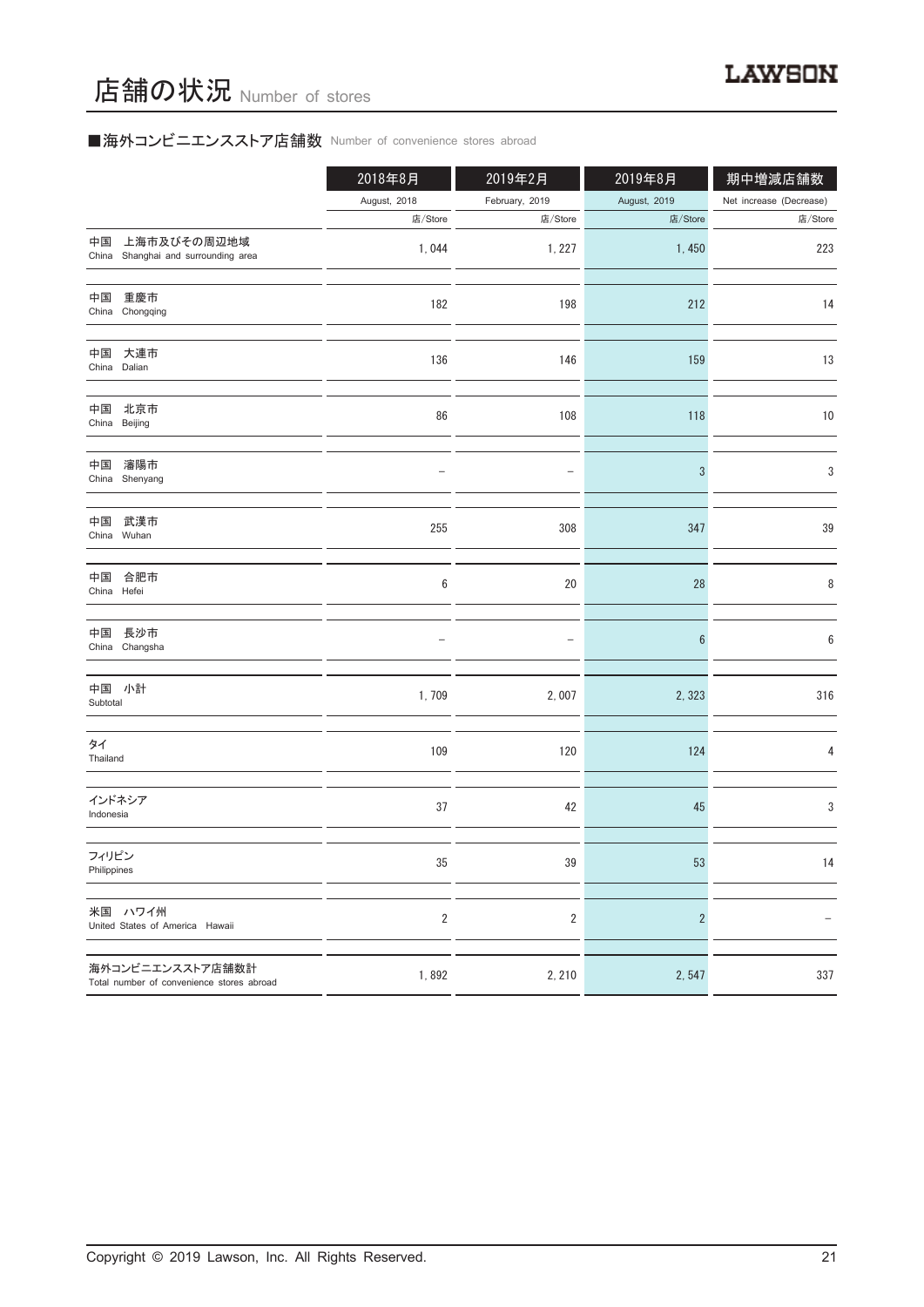#### ■その他セグメントの運営する店舗数 Number of stores of other segments

|                                                          | 2018年8月      | 2019年2月        | 2019年8月      | 期中増減店舗数                 |
|----------------------------------------------------------|--------------|----------------|--------------|-------------------------|
|                                                          | August, 2018 | February, 2019 | August, 2019 | Net increase (Decrease) |
|                                                          | 店/Store      | 店/Store        | 店/Store      | 店/Store                 |
| 株式会社成城石井*1<br>SEIJO ISHII CO., LTD.                      | 142          | 146            | 151          | 5                       |
|                                                          |              |                |              |                         |
| 株式会社ローソンエンタテインメント<br>Lawson Entertainment, Inc.          | 56           | 56             | 56           |                         |
|                                                          |              |                |              |                         |
| ユナイテッド・シネマ株式会社 <sup>*2</sup><br>United Cinemas Co., Ltd. | 41           | 41             | 42           |                         |

(注)

\*1 (株)成城石井については、 直営の成城石井店舗のみを記載しております。

\*2 ユナイテッド ・ シネマ(株)については、 劇場数を記載しております。

Notes:

\*1 For SEIJO ISHII CO., LTD., it states number of its company-operated stores only.

\*2 For United Cinemas Co., Ltd., it states number of theaters.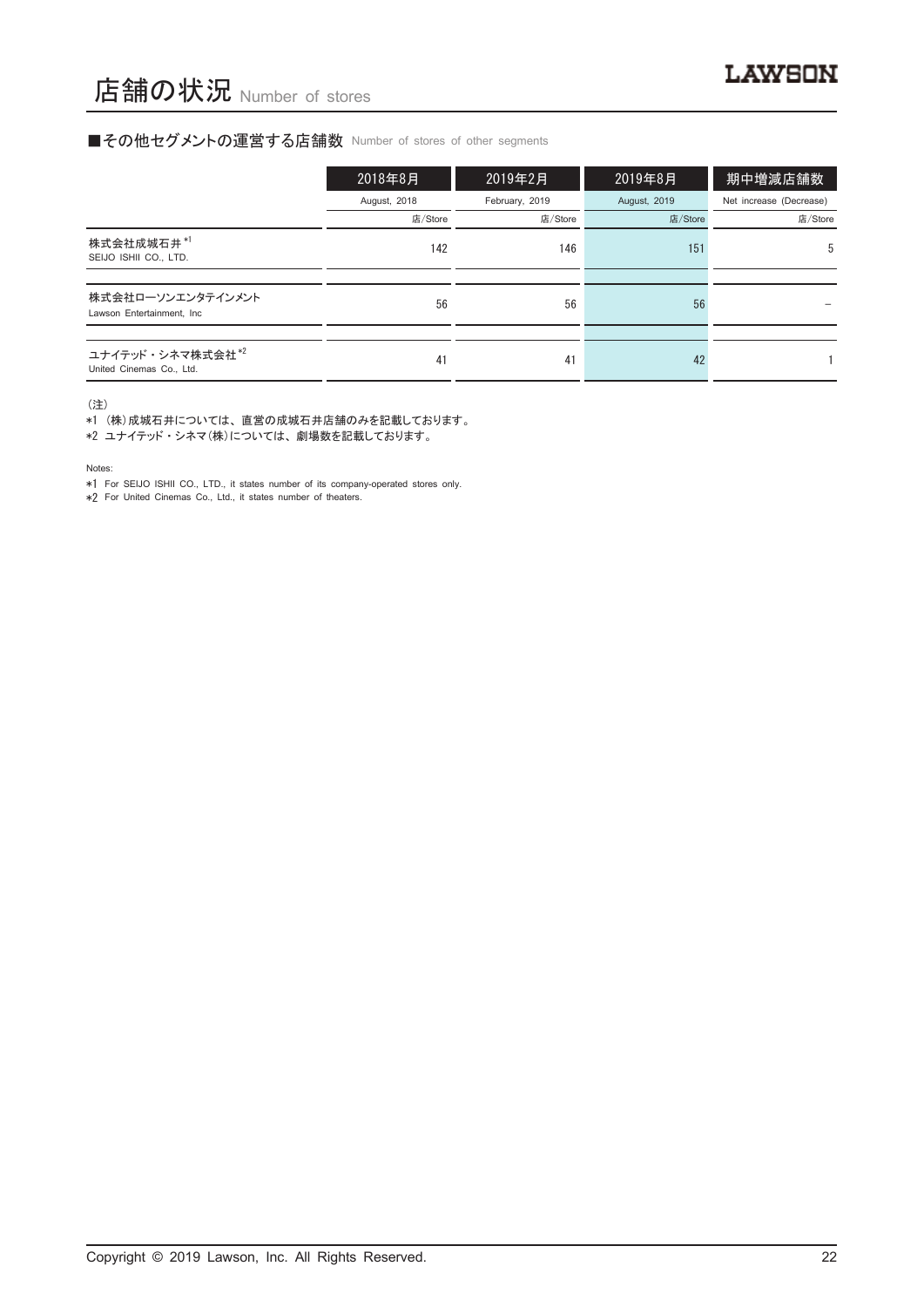#### ■既存店売上高前年比及び既存店総荒利益高前年比 Net sales and gross profit of existing stores

|                                                               | 2018年度/FY2018 |              | 2019年度/FY2019 |                              |  |
|---------------------------------------------------------------|---------------|--------------|---------------|------------------------------|--|
|                                                               | 第2四半期累計期間/1H  | 通期/Full year | 第2四半期累計期間/1H  | 通期計画/Full<br>year (Forecast) |  |
|                                                               | 前年比/YoY       | 前年比/YoY      | 前年比/YoY       | 前年比/YoY                      |  |
| 売上高 Net sales *2                                              | 99.2%         | 99.5%        | 100.4%        | 100.5%                       |  |
| 客数 Number of customers                                        | 97.8%         | 97.7%        | 98.0%         |                              |  |
| 客単価 Spending per customer                                     | 101.5%        | 101.8%       | 102.5%        |                              |  |
| 売上高(チケット等含む)<br>Net sales (including tickets, etc.)           | 98.1%         | 99.3%        | 101.2%        | 100.9%                       |  |
| 総荒利益高 Gross profit                                            | 98.4%         | 99.2%        | 100.8%        | 101.0%                       |  |
| 売上高(ローソンストア100含む) *2<br>Net sales (including LAWSON STORE100) | 99.2%         | 99.4%        | 100.3%        |                              |  |

■平均日販 Average daily sales per store

|               | 2018年度/FY2018       |                     | 2019年度/FY2019       |
|---------------|---------------------|---------------------|---------------------|
|               | 第2四半期累計期間/1H        | 通期/Full year        | 第2四半期累計期間/1H        |
|               | 千円/Thousands of yen | 千円/Thousands of yen | 千円/Thousands of yen |
| 全店 All stores | 537                 | 531                 | 543                 |
| 新店 New stores | 488                 | 484                 | 500                 |

■全店客数及び客単価 Average number of customers and average spending per customer (All stores)

|                           |                 | 2018年度/FY2018   | 2019年度/FY2019   |
|---------------------------|-----------------|-----------------|-----------------|
|                           | 第2四半期累計期間/1H    | 通期/Full year    | 第2四半期累計期間/1H    |
|                           | 人、円/Person, Yen | 人、円/Person, Yen | 人、円/Person, Yen |
| 客数 Number of customers    | 797             | 773             | 780             |
| 客単価 Spending per customer | 674             | 687             | 697             |

■全店商品別販売構成の推移及び総荒利益率の状況 Sales and gross profit margin by merchandise category at store level (All stores)

|                                     |                        | 2018年度/FY2018 |                                    |                        |        |                                    | 2019年度/FY2019          |        |                                    |                              |
|-------------------------------------|------------------------|---------------|------------------------------------|------------------------|--------|------------------------------------|------------------------|--------|------------------------------------|------------------------------|
|                                     | 第2四半期累計期間/1H           |               |                                    | 通期/Full year           |        |                                    | 第2四半期累計期間/1H           |        |                                    | 通期計画/Full<br>year (Forecast) |
|                                     | 十億円<br>Billions of yen | 構成比           | 総荒利益率<br>Share Gross Profit Margin | 十億円<br>Billions of yen | 構成比    | 総荒利益率<br>Share Gross Profit Margin | 十億円<br>Billions of yen | 構成比    | 総荒利益率<br>Share Gross Profit Margin | 総荒利益率<br>Gross Profit Margin |
| ファストフード Fast foods                  | 263.5                  | 24.7%         | 38.0%                              | 520.4                  | 24.7%  | 38.2%                              | 269.3                  | 24.2%  | 38.5%                              |                              |
| 日配食品 Daily delivered foods          | 148.4                  | 13.9%         | 34.3%                              | 283.9                  | 13.5%  | 34.0%                              | 158.4                  | 14.3%  | 34.5%                              |                              |
| 加工食品 Processed foods                | 558.4                  | 52.4%         | 24.1%                              | 1.107.3                | 52.6%  | 23.9%                              | 586.2                  | 52.7%  | 23.7%                              |                              |
| うち、タバコ Cigarettes                   | 265.4                  | 24.9%         | 10.8%                              | 532.9                  | 25.3%  | 10.8%                              | 286.5                  | 25.8%  | 10.8%                              |                              |
| 非食品 Non-food products <sup>*3</sup> | 96.0                   | 9.0%          | 51.0%                              | 194.2                  | 9.2%   | 50.3%                              | 97.9                   | 8.8%   | 50.8%                              |                              |
| 合計 Total                            | 1.066.5                | 100.0%        | 31.4%                              | 2.105.9                | 100.0% | 31.2%                              | 1.111.8                | 100.0% | 31.2%                              | 31.3%                        |

分類 Category

| ファストフード Fast foods         | 米飯・麺・調理パン(サンドイッチ等)・ デリカ・ファストフード等                                                                     |
|----------------------------|------------------------------------------------------------------------------------------------------|
|                            | Rice, noodles, bread, delicatessen items, over-the-counter fast foods, etc.                          |
| 日配食品 Daily delivered foods | ベーカリー・デザート・アイスクリーム・牛鮮食品等                                                                             |
|                            | Bakery items, desserts, ice creams, perishable foods (vegetables, fruits and meat), etc.             |
| 加工食品 Processed foods       | 飲料・酒類・タバコ・加工食品・菓子等 Soft drinks, alcoholic drinks, cigarettes, processed foods, confectioneries, etc. |
| 非食品 Non-food products      | 日用品 • 本 • 雑誌等 Daily necessities, books, magazines, etc.                                              |
|                            |                                                                                                      |

#### (注)

\*1 売上高(ローソンストア100含む)を除く上記の数値は、 (株)ローソンが運営する 「ローソン」 「ナチュラルローソン」 の合計です。 なお、 本頁の各数値 - には、エリアフランチャイズ各社(株)ローソン山陰、(株)ローソン高知、(株)ローソン南九州、(株)ローソン沖縄の数値は含んでおりません。<br>\*2 売上高は、チケット等の影響を除いた数値です。

\*3 非食品の総荒利益率は、 手数料収入を含め算出しております。

#### Notes:

\*1 These figures except for Net sales (including LAWSON STORE100) are sums of total LAWSON and NATURAL LAWSON operated by Lawson, Inc. Furthermore, results of area franchise companies (Lawson Sanin, Inc., Lawson Kochi, Inc., Lawson Minamikyushu, Inc. and Lawson Okinawa, Inc.) are not included in this page.

\*2 Net sales do not include the impact of tickets, etc.

\*3 Gross profit of non-food products includes service commissions.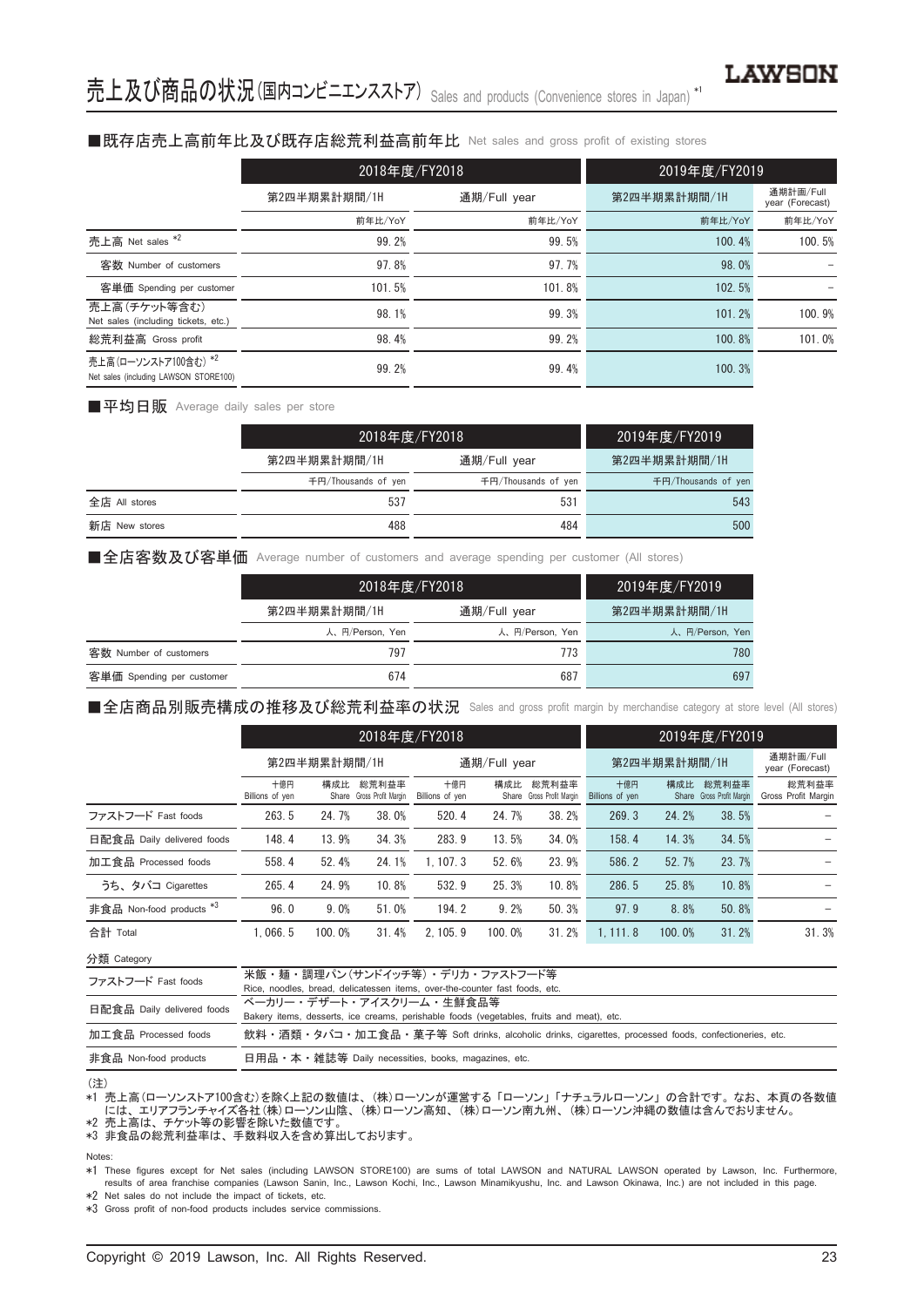#### ■酒・タバコ取扱店及び24時間営業店舗数、駐車場設置店舗数 Liquor-licensed, cigarette-licensed, 24-hour operating and parking-lot equipped stores\*'

|                                          |              | 2018年度/FY2018       | 2019年度/FY2019 |                     |              |                     |
|------------------------------------------|--------------|---------------------|---------------|---------------------|--------------|---------------------|
|                                          | 第2四半期累計期間/1H |                     | 通期/Full year  |                     | 第2四半期累計期間/1H |                     |
|                                          | 店/Store      | 総店舗数に占める割合<br>Share | 店/Store       | 総店舗数に占める割合<br>Share | 店/Store      | 総店舗数に占める割合<br>Share |
| 酒取扱店 Liquor-licensed stores              | 13.000       | 96.4%               | 13.296        | 96.4%               | 13.357       | 96.4%               |
| タバコ取扱店 Cigarette-licensed stores         | 12.604       | 93.5%               | 12.928        | 93.7%               | 13.032       | 94.1%               |
| 24時間営業店<br>24-hour operating stores      | 12.743       | 94.5%               | 13.041        | 94.5%               | 13.057       | 94.2%               |
| 駐車場設置店 Stores equipped with parking lots | 9.569        | 71.0%               | 9.276         | 67.2%               | 9.200        | 66.4%               |

#### ■収納代行業務の状況 (全店) Third party bill settlement (All stores) \*1

|                            |                                                | 2018年度/FY2018 | 2019年度/FY2019                       |         |                                     |         |
|----------------------------|------------------------------------------------|---------------|-------------------------------------|---------|-------------------------------------|---------|
|                            | 第2四半期累計期間/1H                                   |               | 通期/Full year                        |         | 第2四半期累計期間/1H                        |         |
|                            | 百万円、百万件<br>前年比/YoY<br>Millions of yen, million |               | 百万円、百万件<br>Millions of yen, million | 前年比/YoY | 百万円、百万件<br>Millions of yen, million | 前年比/YoY |
| 収納金額<br>Transaction amount | 1, 317, 125                                    | 107.5%        | 2.412.349                           | 106.6%  | 1.387.860                           | 105.4%  |
| 取扱件数 Number of settlement  | 113.4                                          | 104.6%        | 215.2                               | 103.2%  | 114.2                               | 100.7%  |

#### ■国内コンビニエンスストア事業 グループ全店売上高 Total sales of convenience store business in Japan

|                          |                     | 2018年度/FY2018 | 2019年度/FY2019<br>第2四半期累計期間/1H |         |                     |         |
|--------------------------|---------------------|---------------|-------------------------------|---------|---------------------|---------|
|                          | 第2四半期累計期間/1H        |               |                               |         | 通期/Full year        |         |
|                          | 百万円/Millions of yen | 前年比/YoY       | 百万円/Millions of yen           | 前年比/YoY | 百万円/Millions of yen | 前年比/YoY |
| 単体 Non-consolidated      | .133.211            | 106.3%        | 2.236.125                     | 106.0%  | 1.176.721           | 103.8%  |
| グループ会社 Group company *2  | 76.356              | 102.0%        | 149.774                       | 101.8%  | 77.638              | 101.7%  |
| チケット等取扱高 Tickets etc. *3 | 172.140             | 97.8%         | 353.045                       | 104.0%  | 189.608             | 110.1%  |
| 合計 Total                 | . 381. 709          | 104.9%        | 2.738.944                     | 105.5%  | 1.443.967           | 104.5%  |

(注)

\*1 上記の数値は、 (株)ローソンが運営する 「ローソン」 「ナチュラルローソン」 「ローソンストア100」 の合計です。

\*2 グループ会社は、 (株)ローソン山陰、 (株)ローソン高知、 (株)ローソン南九州、 (株)ローソン沖縄の運営する店舗の売上高を合計しております。

\*3 チケット等取扱高は、 当社グループの運営する国内のコンビニエンスストア事業全て(単体及びグループ会社を含む)の取扱高を合計しております。

Notes:

\*1 These figures are sums of total LAWSON, NATURAL LAWSON and LAWSON STORE100 operated by Lawson, Inc.

\*2 For group company, it is a total sales of stores oprerated by Lawson Sanin, Inc., Lawson Kochi, Inc., Lawson Minamikyushu, Inc. and Lawson Okinawa, Inc.

\*3 For tickets and others gross sale, it is a total gross sales of convenience store business in Japan (including non-consolidated and group companies) operated by Lawson group.